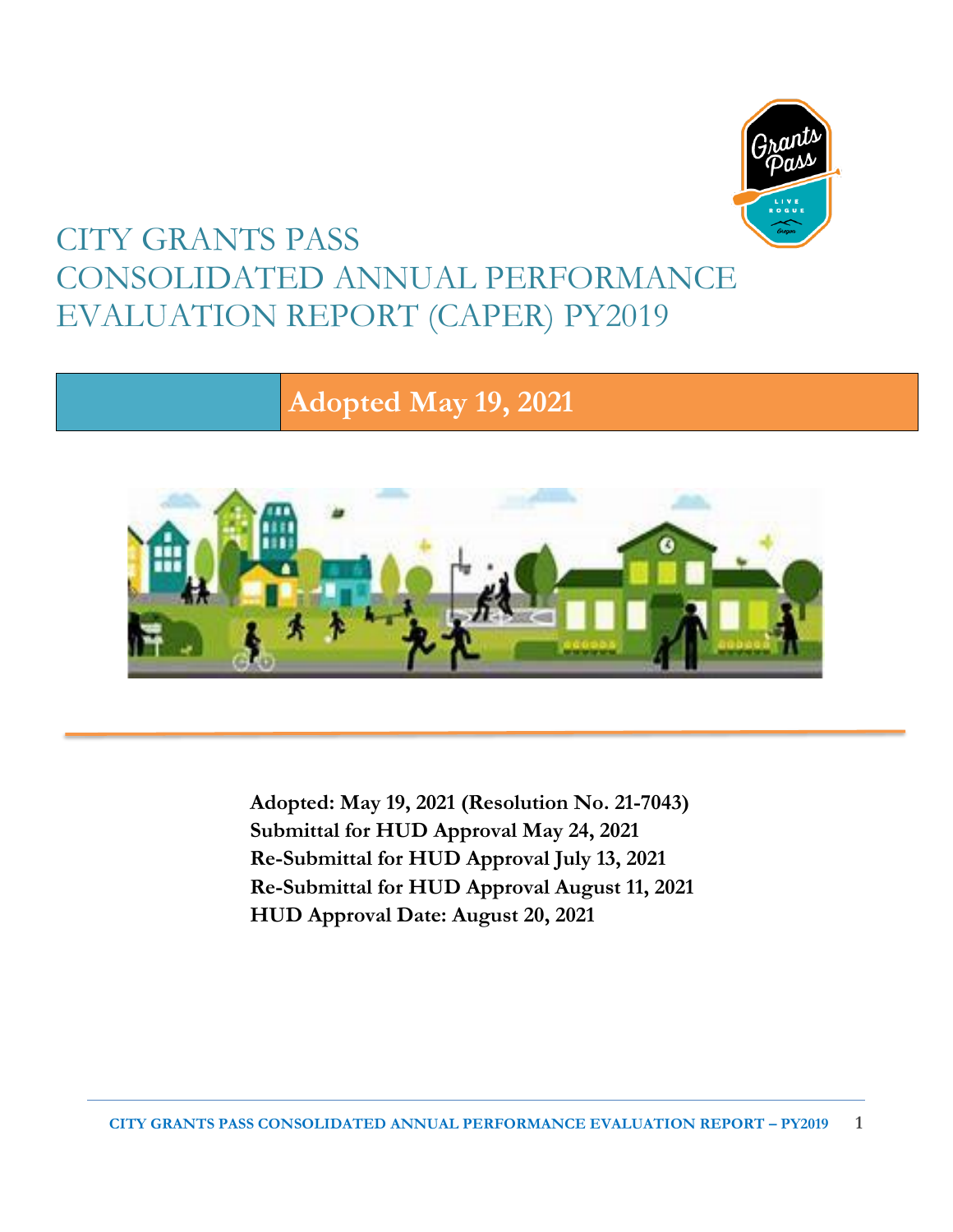# CR-05 – GOALS AND OUTCOMES

### **Progress the jurisdiction has made in carrying out its strategic plan and its action plan. 91.520(a)**

This could be an overview that includes major initiatives and highlights that were proposed and executed throughout the program year.

The City of Grants Pass is an entitlement jurisdiction that receives an annual allocation of Community Development Block Grant (CDBG) funds from the United States Department of Housing and Urban Development (HUD). As a recipient of CDBG funds, the City is required to prepare a five-year strategic plan that identifies and prioritizes community needs and establishes goals and objectives to meet those needs. This five-year plan is the Consolidated Plan. Each year activities are funded to help meet community needs. Those activities are presented in the Annual Action Plan.

Each year the City is also required to provide the public and HUD with an assessment of its accomplishments towards meeting the goals and objectives identified in the Consolidated Plan. The report produced is the Consolidated Annual Performance Evaluation and Report (CAPER). The CAPER evaluates the City's achievements of the goals identified in the Annual Action Plan.

PY2019's Annual Action Plan was the fifth year of activities implemented under the City's 2015-2019 CDBG program adopted in 2015. HUD allocated \$349,140 in CDBG funding for activities during PY2019 which began October 1, 2019. In March of 2020, a pandemic affected millions of people nationwide and on March 27, 2020 Congress passed legislation entitled The Coronavirus Aid, Relief, and Economic Security Act (CARES Act), Public Law 116-136, in response to the growing effects of the COVID-19 public health crisis. As part of the CARES Act, HUD received funds to be allocated for the CDBG program. The City of Grants Pass received two rounds of the CARES Act funding in the amounts of \$220,405 and \$252,464 for a total amount of \$472,869. Both sets of funds were incorporated into the City's PY2019 through Substantial Amendments.

The City's PY2019 began October 1, 2019 and ended September 30, 2020. The City's CDBG program year had barely started before the pandemic which occurred in March of 2020. It created issues not only for PY2019, but also for PY2020, whether it was closing of businesses, closing of schools and childcare centers, or quarantining at home. Everything came to a standstill in March of 2020 and continued throughout PY2020. Our recipients spent time reorganizing platforms and structures to accommodate the pandemic, therefore many activities for PY2019 were delayed. Drawdowns of regular CDBG funds was minimal for PY2019 and the few drawdowns were attributed to prior years funds. City staff and its grant recipients who implement many of the activities listed in the Annual Action Plan began implementing projects in October of 2019, but slowed with the pandemic in March of 2020. The program year ended on September 30, 2020 with many projects behind in their reporting.

The City's COVID funds were approved by HUD in July of 2020 and late December 2020. Due to a late approval by HUD in December 2020, drawdowns of the COVID funds for PY2019 did not occur until the first part of January 2021 and could not be applied to the PY2019 CAPER. Most of the CARES Act funds were expended in early 2021 and will be accounted for in PY2020's CAPER.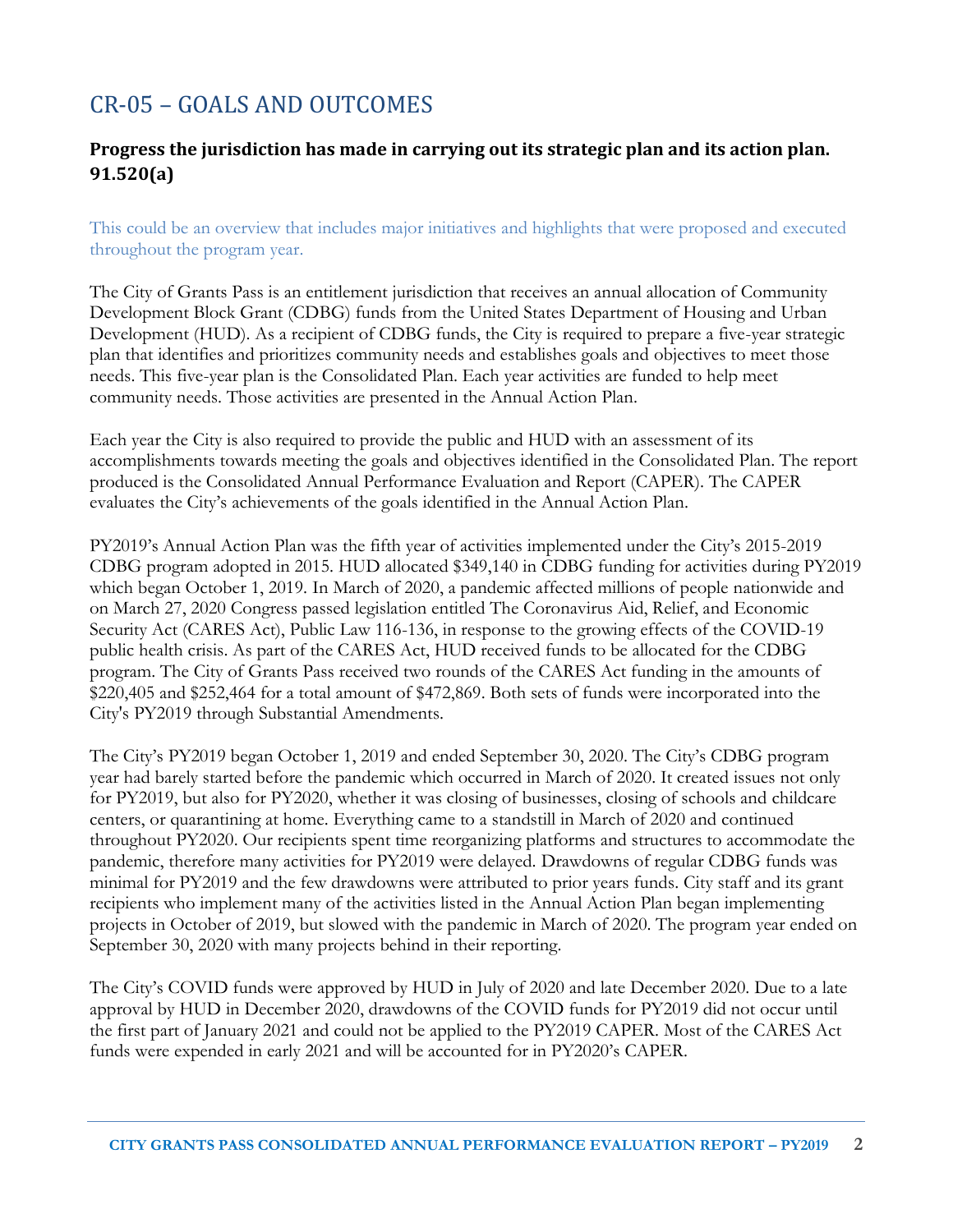It is expected that any activities outstanding from prior years and PY 2019-2020 will be completed during PY 2020-2021. Many projects are waiting on construction plans, contractor bids, and completion of Environmental Reviews. All entities are back logged due to the pandemic, but we are focused on maintaining a communication with them to keep the projects moving. The few PY 2019 accomplishments are shown in Table 1, below.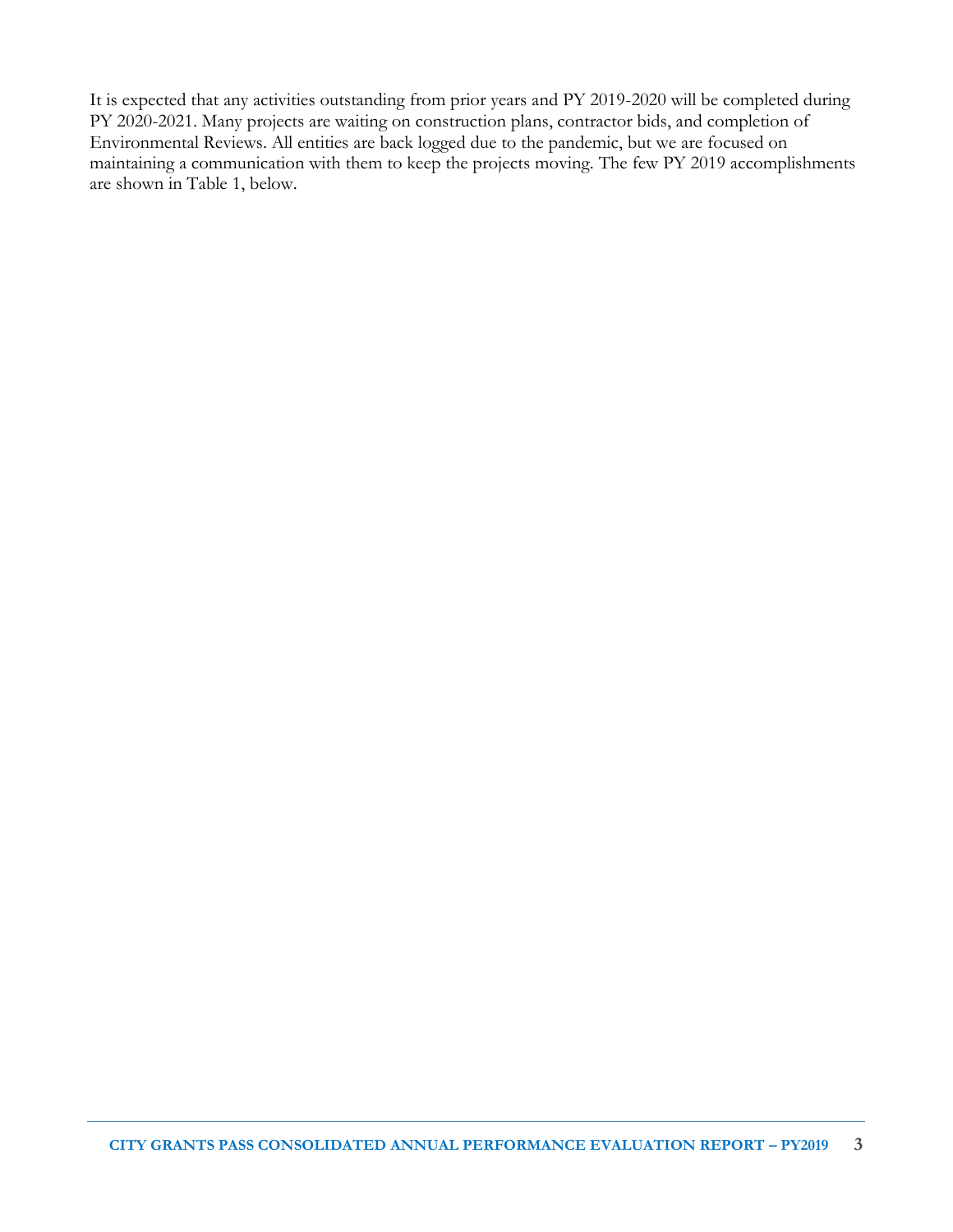#### **Comparison of the proposed versus actual outcomes for each outcome measure submitted with the consolidated plan and explain, if applicable, why progress was not made toward meeting goals and objectives. 91.520(g)**

Categories, priority levels, funding sources and amounts, outcomes/objectives, goal outcome indicators, units of measure, targets, actual outcomes/outputs, and percentage completed for each of the grantee's program year goals.

| Goal                                                    | Category                                    | Source                                        | Indicator                                                                                  | Unit of                      | Expected          | Actual-           | Percent  | Expected        | Actual-         | Percent  |
|---------------------------------------------------------|---------------------------------------------|-----------------------------------------------|--------------------------------------------------------------------------------------------|------------------------------|-------------------|-------------------|----------|-----------------|-----------------|----------|
|                                                         |                                             | Amount                                        |                                                                                            | Measure                      | Strategic<br>Plan | Strategic<br>Plan | Complete | Program<br>Year | Program<br>Year | Complete |
| Homeowner<br>Weatherization<br>and Energy<br>Efficiency | Affordable<br>Housing                       | CDBG:<br>\$20000                              | Homeowner<br>Housing<br>Rehabilitated                                                      | Household<br>Housing<br>Unit | 44                | 19                | 43.18%   | 6               | $\theta$        | $0.00\%$ |
| Microenterprise<br>education<br>assistance              | Non-<br>Housing<br>Community<br>Development | CDBG:<br>\$25000                              | Public service<br>activities other<br>than<br>Low/Moderate<br>Income<br>Housing<br>Benefit | Persons<br>Assisted          | 135               | 94                | 69.63%   | 15              | $\overline{0}$  | $0.00\%$ |
| Emergency<br>Housing<br>Assistance                      | Homeless                                    | CDBG:<br>\$12,000<br>CDBG-<br>CV:<br>\$124941 | Homelessness<br>Prevention                                                                 | Persons<br>Assisted          | 25                | 147               | 588.00%  | 5               | $\theta$        | $0.00\%$ |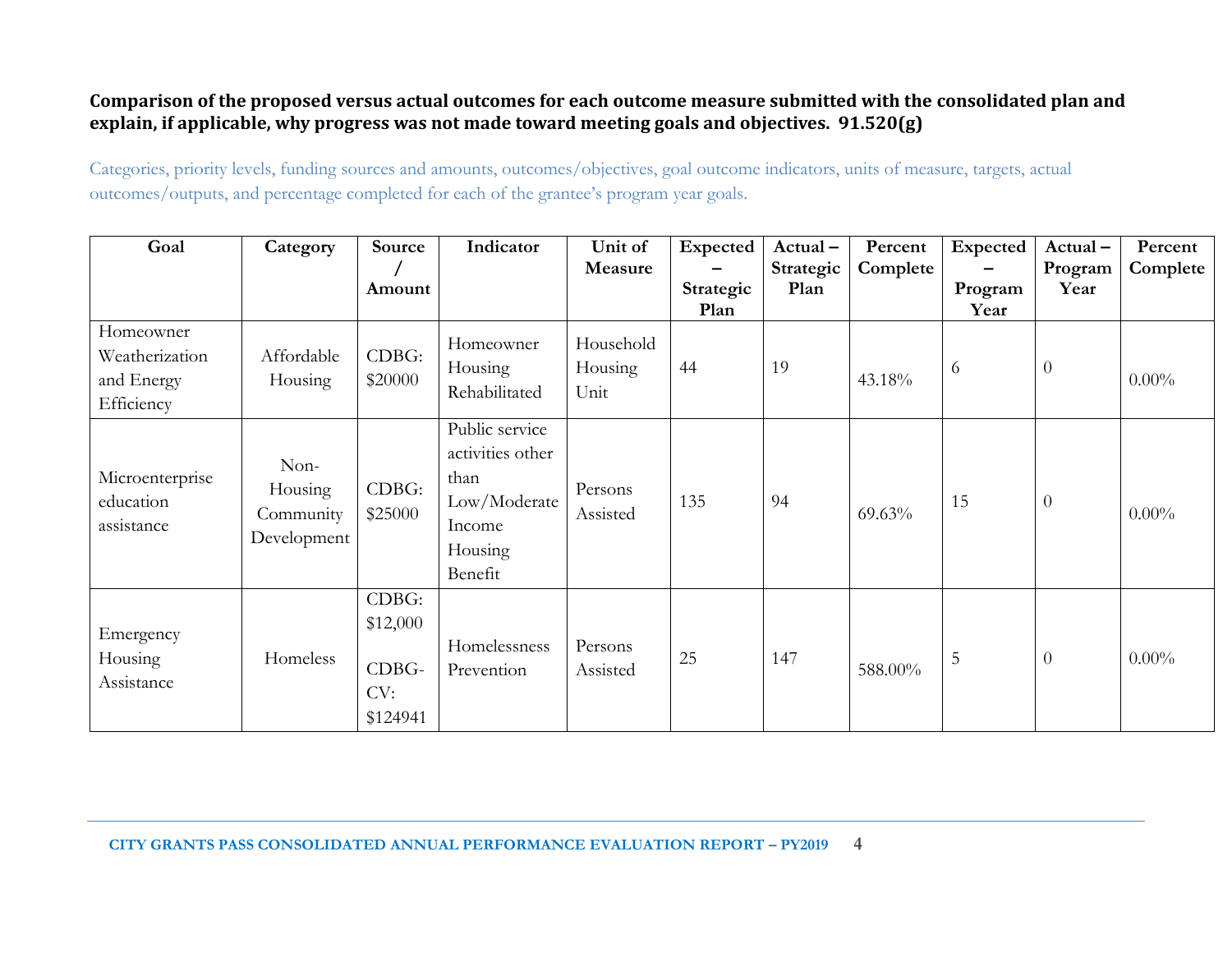| Goal                                                          | Category                                    | Source                                        | Indicator                                                                                                            | Unit of                      | Expected          | Actual-           | Percent   | Expected        | Actual-         | Percent  |
|---------------------------------------------------------------|---------------------------------------------|-----------------------------------------------|----------------------------------------------------------------------------------------------------------------------|------------------------------|-------------------|-------------------|-----------|-----------------|-----------------|----------|
|                                                               |                                             | Amount                                        |                                                                                                                      | Measure                      | Strategic<br>Plan | Strategic<br>Plan | Complete  | Program<br>Year | Program<br>Year | Complete |
| Teen Training<br>Services                                     | Non-<br>Housing<br>Community<br>Development | CDBG:<br>\$20,000<br>CDBG-<br>CV:<br>\$105600 | Public service<br>activities other<br>than<br>Low/Moderate<br>Income<br>Housing<br>Benefit                           | Persons<br>Assisted          | 75                | 1167              | 1,556.00% | 75              | $\theta$        | $0.00\%$ |
| Housing Rehab,<br>ADA accessibility<br>improvements           | Affordable<br>Housing                       | CDBG:<br>\$100000                             | Homeowner<br>Housing<br>Rehabilitated                                                                                | Household<br>Housing<br>Unit | 11                | 27                | 245.45%   | $\overline{5}$  | $\theta$        | $0.00\%$ |
| Supportive<br>Services for<br>Homeless Youth<br>(HWAM/Maslow) | Homeless                                    | CDBG:<br>\$20,000<br>CDBG-<br>CV:<br>\$85600  | Public service<br>activities other<br>than<br>Low/Moderate<br>Income<br>Housing<br>Benefit                           | Persons<br>Assisted          | 600               | 938               | 156.33%   | 150             | $\overline{0}$  | $0.00\%$ |
| Site Acquisition<br>and/or Public<br>Improvements             | Affordable<br>Housing                       | CDBG:<br>\$0                                  | Public Facility<br><sub>or</sub><br>Infrastructure<br>Activities for<br>Low/Moderate<br>Income<br>Housing<br>Benefit | Households<br>Assisted       | $\overline{0}$    | $\overline{0}$    | $0.00\%$  | $\overline{0}$  | $\theta$        | $0.00\%$ |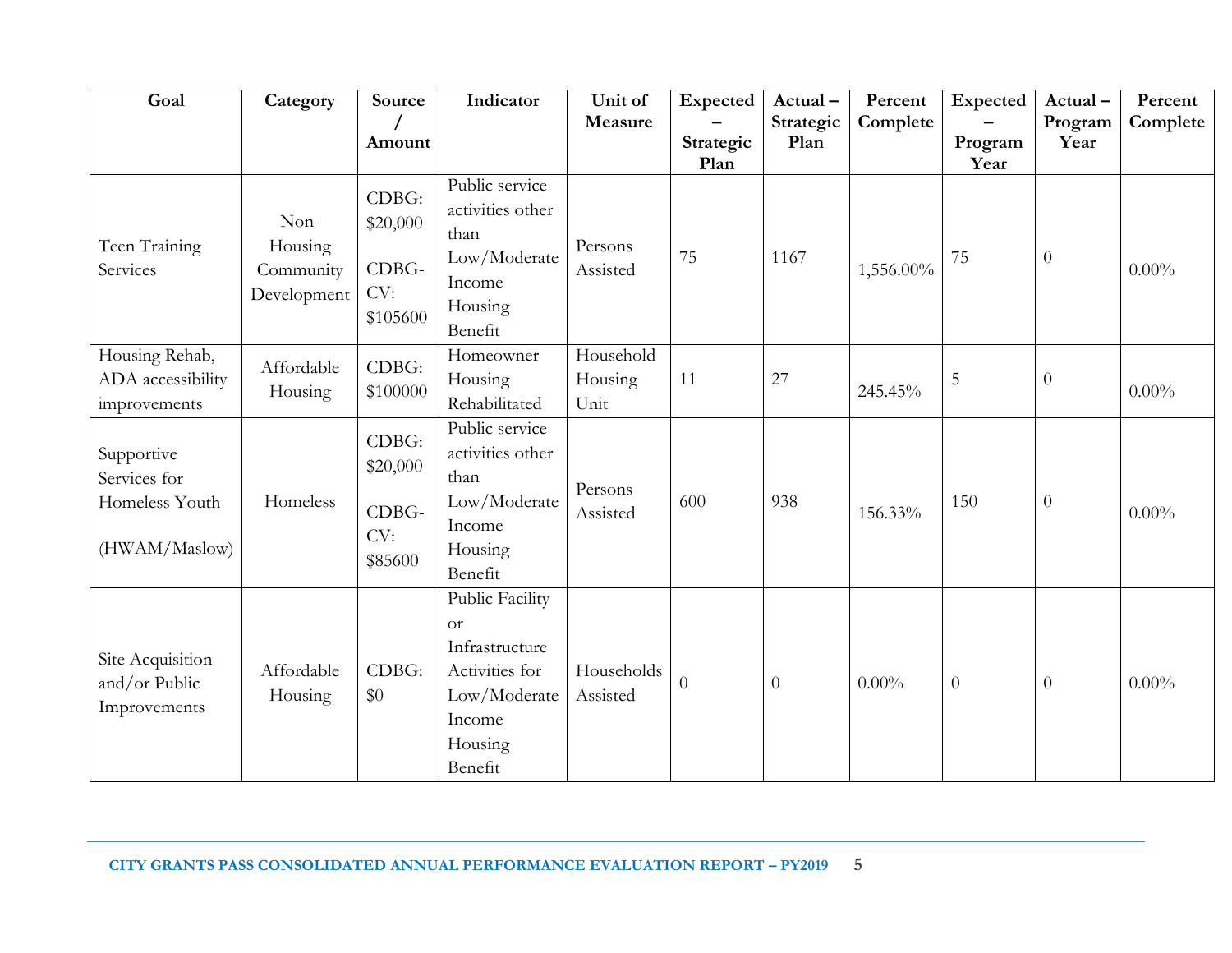| Goal                                        | Category                                    | Source           | Indicator                                                                                  | Unit of<br>Measure  | Expected          | Actual-<br>Strategic | Percent<br>Complete | <b>Expected</b> | Actual-<br>Program | Percent<br>Complete |
|---------------------------------------------|---------------------------------------------|------------------|--------------------------------------------------------------------------------------------|---------------------|-------------------|----------------------|---------------------|-----------------|--------------------|---------------------|
|                                             |                                             | Amount           |                                                                                            |                     | Strategic<br>Plan | Plan                 |                     | Program<br>Year | Year               |                     |
| Homeless Youth<br><b>Shelter Facilities</b> | Homeless                                    | CDBG:<br>\$75000 | Homeless<br>Prevention                                                                     | Persons<br>Assisted | 50                | 16                   | 32.00%              | 100             | $\boldsymbol{0}$   | $0.00\%$            |
| Daycare<br>Assistance                       | Non-<br>Housing<br>Community<br>Development | CDBG:<br>\$4000  | Public service<br>activities other<br>than<br>Low/Moderate<br>Income<br>Housing<br>Benefit | Persons<br>Assisted | $\overline{4}$    | $\theta$             | $0.00\%$            | $\overline{4}$  | $\theta$           | $0.00\%$            |
| Makerspace<br>Tuition Waivers               | Non-<br>Housing<br>Community<br>Development | CDBG:<br>\$50000 | Public service<br>activities other<br>than<br>Low/Moderate<br>Income<br>Housing<br>Benefit | Persons<br>Assisted | 15                | $\boldsymbol{0}$     | $0.00\%$            | 75              | $\boldsymbol{0}$   | $0.00\%$            |
| <b>ADA</b><br>Access/Removal<br>of Barriers | Non-<br>Housing<br>community<br>Development | CDBG:<br>\$85500 | Public service<br>activities other<br>than<br>Low/Moderate<br>Income<br>Housing<br>Benefit | Persons<br>Assisted | 100               | $\theta$             | $0.00\%$            | 100             | $\boldsymbol{0}$   | $0.00\%$            |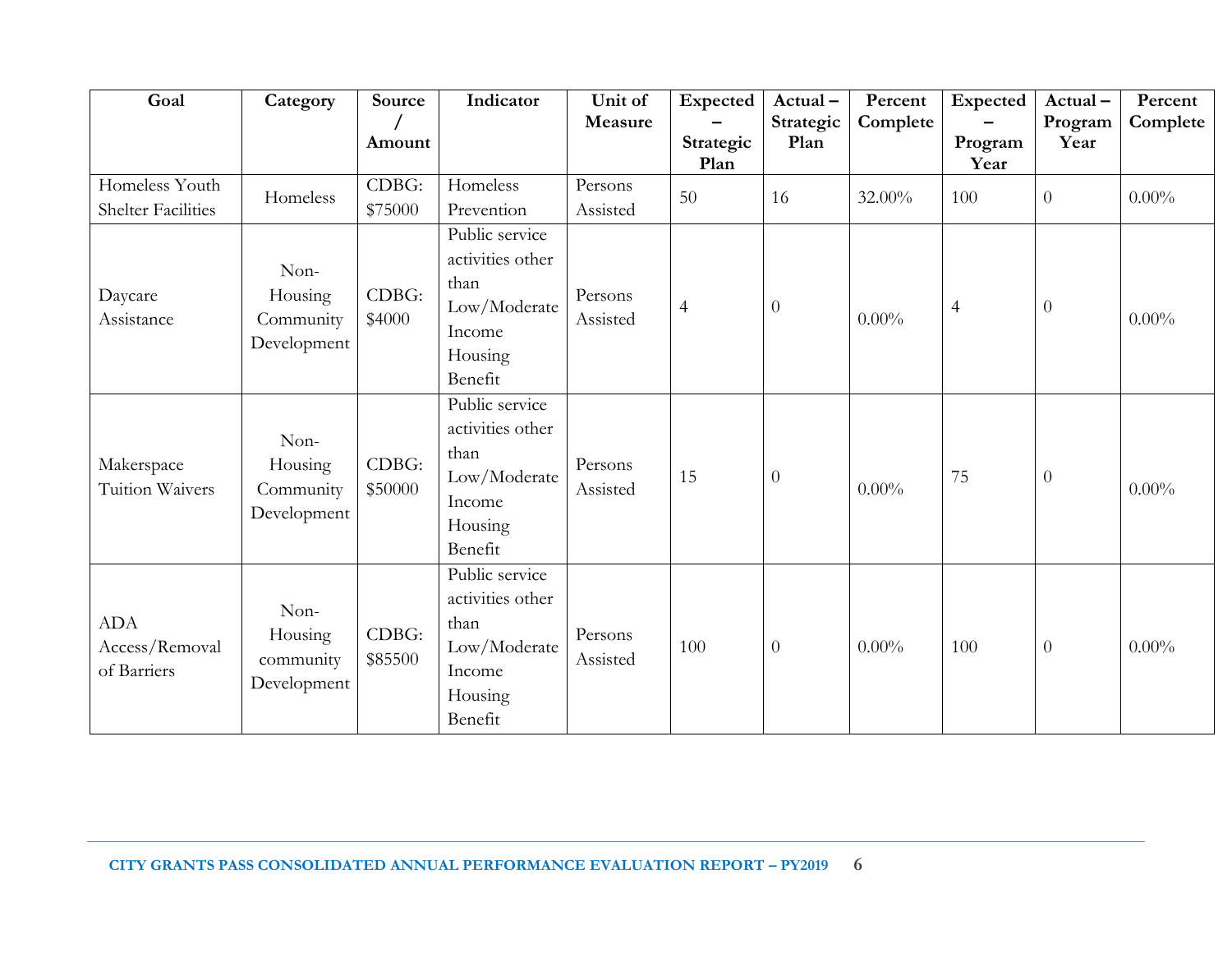| Goal                                                    | Category                                    | Source                                  | Indicator                                                                                                        | Unit of<br>Measure     | Expected          | Actual-<br>Strategic | Percent<br>Complete | Expected        | Actual-<br>Program | Percent<br>Complete |
|---------------------------------------------------------|---------------------------------------------|-----------------------------------------|------------------------------------------------------------------------------------------------------------------|------------------------|-------------------|----------------------|---------------------|-----------------|--------------------|---------------------|
|                                                         |                                             | Amount                                  |                                                                                                                  |                        | Strategic<br>Plan | Plan                 |                     | Program<br>Year | Year               |                     |
| Assistance new<br>affordable<br>housing<br>construction | Affordable<br>Housing                       | CDBG:<br>\$0                            | Public Facility<br><b>or</b><br>Infrastructure<br>Activities for<br>Low/Moderate<br>Income<br>Housing<br>Benefit | Households<br>Assisted | 10                | $\theta$             | $0.00\%$            | $\overline{0}$  | $\theta$           | $00.00\%$           |
| Senior Meals and<br>'Food and<br>Friends'               | Non-<br>Housing<br>Community<br>Development | CDBG:<br>\$0<br>CDBG-<br>CV:<br>\$13000 | Public service<br>activities other<br>than<br>Low/Moderate<br>Income<br>Housing<br>Benefit                       | Persons<br>Assisted    | $\overline{0}$    | $\overline{0}$       | $0.00\%$            | $\theta$        | $\overline{0}$     | $0.00\%$            |
| Special Economic<br>Development<br>Services             | Non-<br>Housing<br>Community<br>Development | CDBG:<br>\$20000                        | Public service<br>activities other<br>than<br>Low/Moderate<br>Income<br>Housing<br>Benefit                       | Persons<br>Assisted    | $25 - 50$         | $\boldsymbol{0}$     | $0.00\%$            | $25 - 50$       | $\theta$           | $0.00\%$            |
| General Program<br>Administration<br>Costs              | Non-<br>Housing                             | CDBG:<br>\$50140                        | Other                                                                                                            |                        |                   |                      |                     |                 |                    |                     |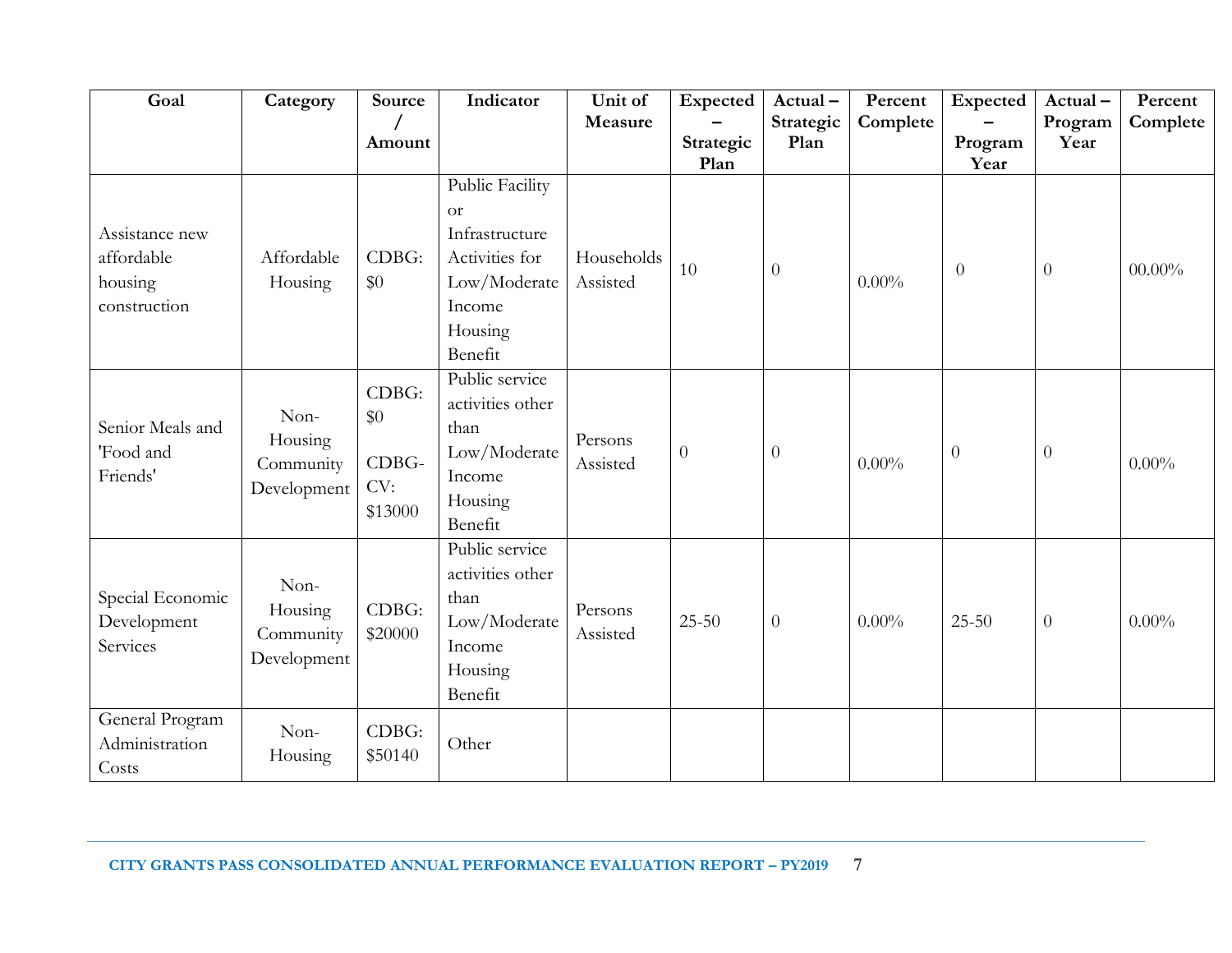| Goal                          | Category                                    | Source                                 | Indicator                                                                                  | Unit of<br>Measure  | Expected          | Actual-<br>Strategic | Percent<br>Complete | Expected         | Actual-<br>Program | Percent<br>Complete |
|-------------------------------|---------------------------------------------|----------------------------------------|--------------------------------------------------------------------------------------------|---------------------|-------------------|----------------------|---------------------|------------------|--------------------|---------------------|
|                               |                                             | Amount                                 |                                                                                            |                     | Strategic<br>Plan | Plan                 |                     | Program<br>Year  | Year               |                     |
| Womens Crisis<br>Support Team | Non-<br>Housing<br>Community<br>Development | CDBG:<br><b>CDBG</b><br>CV:<br>\$35000 | Public service<br>activities other<br>than<br>Low/Moderate<br>Income<br>Housing<br>Benefit | Persons<br>Assisted | $\overline{0}$    | $\theta$             | $00.00\%$           | $\overline{0}$   | $\overline{0}$     | $0.00\%$            |
| Options                       | Non-<br>Housing<br>Community<br>Development | CDBG:<br><b>CDBG</b><br>CV:<br>\$20000 | Public service<br>activities other<br>than<br>Low/Moderate<br>Income<br>Housing<br>Benefit | Persons<br>Assisted | $\overline{0}$    | $\theta$             | $00.00\%$           | $\theta$         | $\overline{0}$     | $0.00\%$            |
| Welcome Home<br>Oregon        | Non-<br>Housing<br>Community<br>Development | CDBG:<br><b>CDBG</b><br>CV:<br>\$7000  | Public service<br>activities other<br>than<br>Low/Moderate<br>Income<br>Housing<br>Benefit | Persons<br>Assisted | $\theta$          | $\theta$             | $00.00\%$           | $\boldsymbol{0}$ | $\theta$           | $0.00\%$            |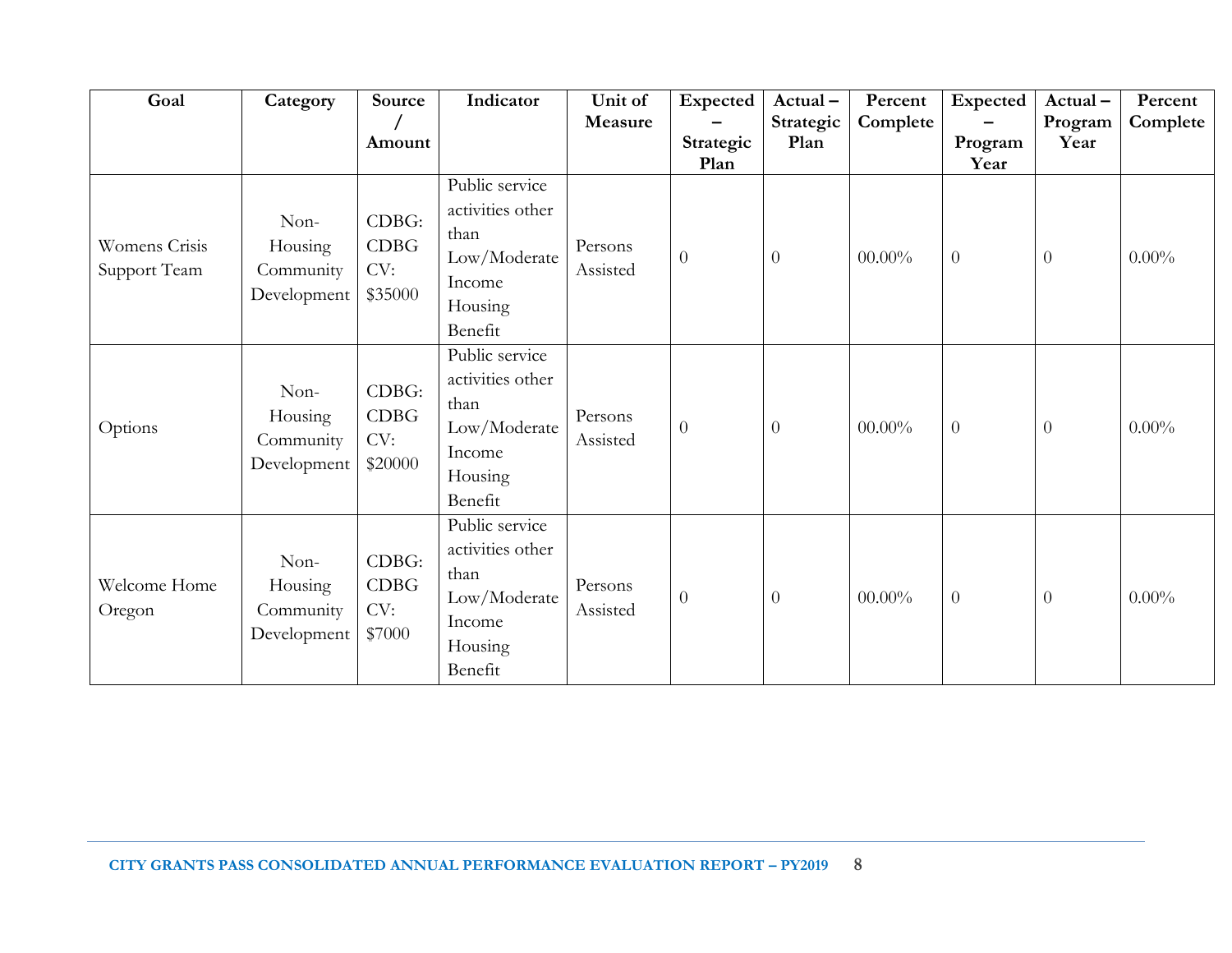|                                             |                                 | Indicator                                                                       | Unit of             | Expected                 | $Actual -$ | Percent   | Expected        | $Actual -$     | Percent  |
|---------------------------------------------|---------------------------------|---------------------------------------------------------------------------------|---------------------|--------------------------|------------|-----------|-----------------|----------------|----------|
|                                             |                                 |                                                                                 | Measure             | $\overline{\phantom{0}}$ | Strategic  | Complete  | $\qquad \qquad$ | Program        | Complete |
|                                             | Amount                          |                                                                                 |                     | Strategic                | Plan       |           | Program         | Year           |          |
|                                             |                                 |                                                                                 |                     | Plan                     |            |           | Year            |                |          |
| Non-<br>Housing<br>Community<br>Development | CDBG:<br>CDBG<br>CV:<br>\$81728 | Public service<br>activities other<br>than<br>Low/Moderate<br>Income<br>Housing | Persons<br>Assisted | $\overline{0}$           | $\theta$   | $00.00\%$ | $\overline{0}$  | $\overline{0}$ | $0.00\%$ |
|                                             |                                 |                                                                                 | Benefit             |                          |            |           |                 |                |          |

**Table 1 - Accomplishments – Program Year & Strategic Plan to Date**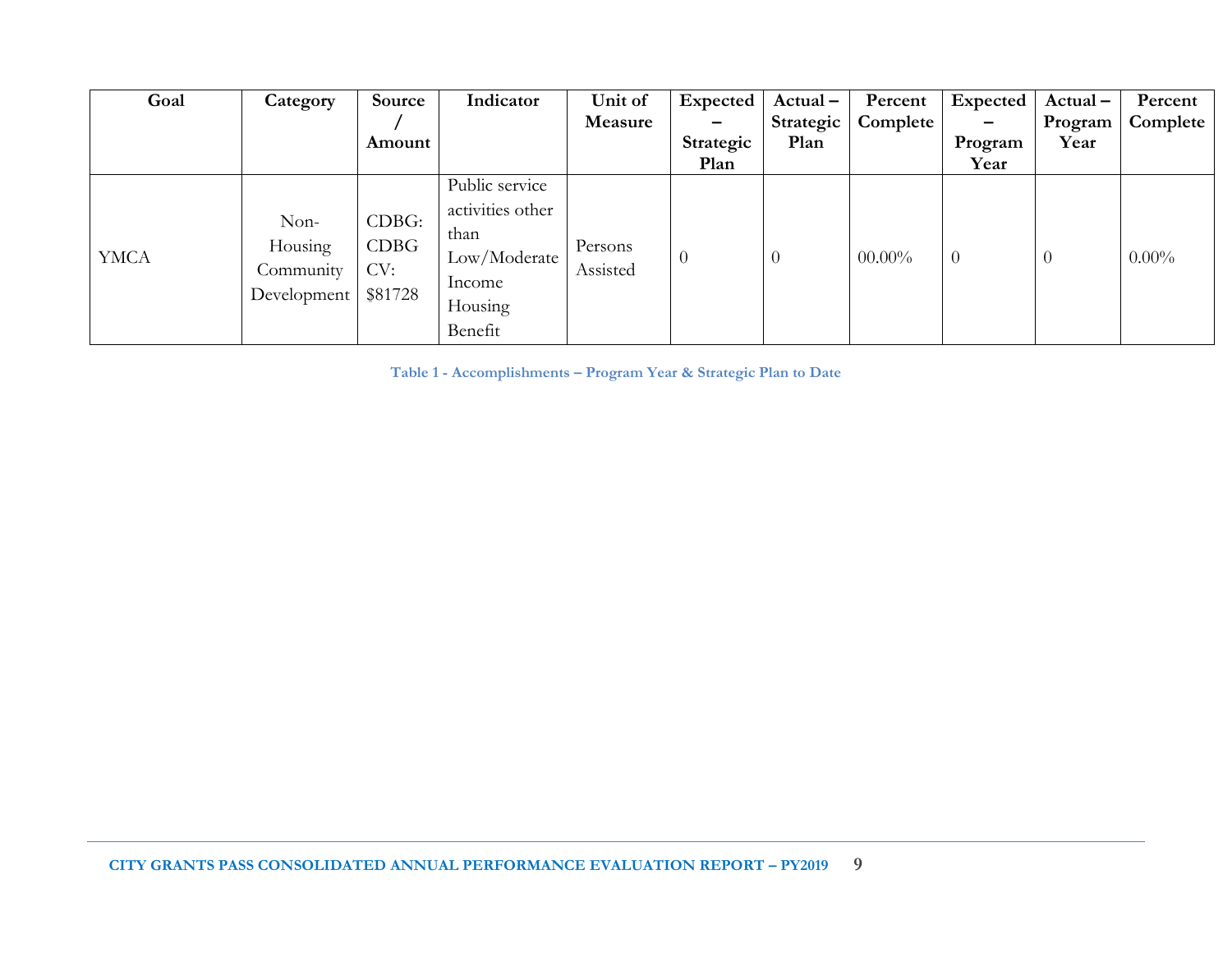#### **Assess how the jurisdiction's use of funds, particularly CDBG, addresses the priorities and specific objectives identified in the plan, giving special attention to the highest priority activities identified.**

The City of Grants Pass has allocated funding to address the Consolidated Plan priorities and objectives in the PY2019 Action Plan as listed below.

- 1. Homeowner Weatherization and Energy Efficiency: The 2015-2019 Consolidated Plan identified the need to improve housing affordability, specifically through strategic weatherization upgrades aimed at reducing on-going utility bills, as a high priority. The City partnered with UCAN to implement this program, as this organization currently manages a weatherization program in connection with local utility providers and the Department of Energy. Limited use of this program was experienced during prior program years, and the activity was not implemented during the PY2019 due to the COVID pandemic. Assessing homes was put on hold until it was deemed safe to do on-site visits. No drawdowns were performed in PY2019. Communication with UCAN for this activity is on-going and other weatherization projects are being researched by UCAN. Reallocation of past program years funds to another appropriate activity that is ready to use the funds is being considered.
- 2. Microenterprise Education Assistance: The 2015-2019 Consolidated Plan identified the provision of microenterprise education assistance as a high priority to the community. To meet this goal, the City partnered with the Small Business Development Center (SBDC) at Rogue Community College, with whom the City has worked on several similar projects in the past. The program provides tuition waivers, funded by the City's CDBG program, to qualified LMI residents of Grants Pass. During PY2019 the SBDC did not provide assistance as the Coronavirus closed the RCC campus in March of 2020 thereby closing the microenterprise activity until the state deemed it safe to re-open the schools. Communication with RCC indicates the schools will open in 2021 and prior funds available will be used as well as current PY funds. Funds in the amount of \$576.40 were drawn down in PY2019 assisting 36 LMI residents with tuition waivers, but the accomplishments were applied to PY2017.
- 3. Emergency Housing Assistance: The 2015-2019 Consolidated Plan identified the need to provide short-term financial assistance to those at risk of homelessness or the loss of utility services as a high priority to the community. The City partnered with the United Community Action Network (UCAN) to implement this program via UCAN's existing assistance network. It was estimated that the funds allocated to this activity would provide 5 individuals with short-term assistance for PY2019, but only one drawdown in the amount of \$1,599 occurred in PY2019 helping a total of 16 LMI individuals. That amount and accomplishments was applied to PY2018. However, the activity assisted 104 individuals for the program year with COVID CV1 funds which will be reported in PY2020 CAPER. The PY2019 activity remains open with more COVID CV 1 and CV 3 funds to be distributed. The regular PY2019 funds of \$12,000 was drawn down in PY2020.
- 4. Teen Training Services: The 2015-2019 Consolidated Plan identified the need to provide targeted assistance to LMI youth in the community to foster economic opportunities for their future. The City partnered with the Boys and Girls Club of the Rogue Valley (Club) to provide tuition assistance to qualified LMI youth interested in participating in the Club's programming, which includes the recent addition of the Be Great by 8 initiative. Due to the pandemic, the facility had to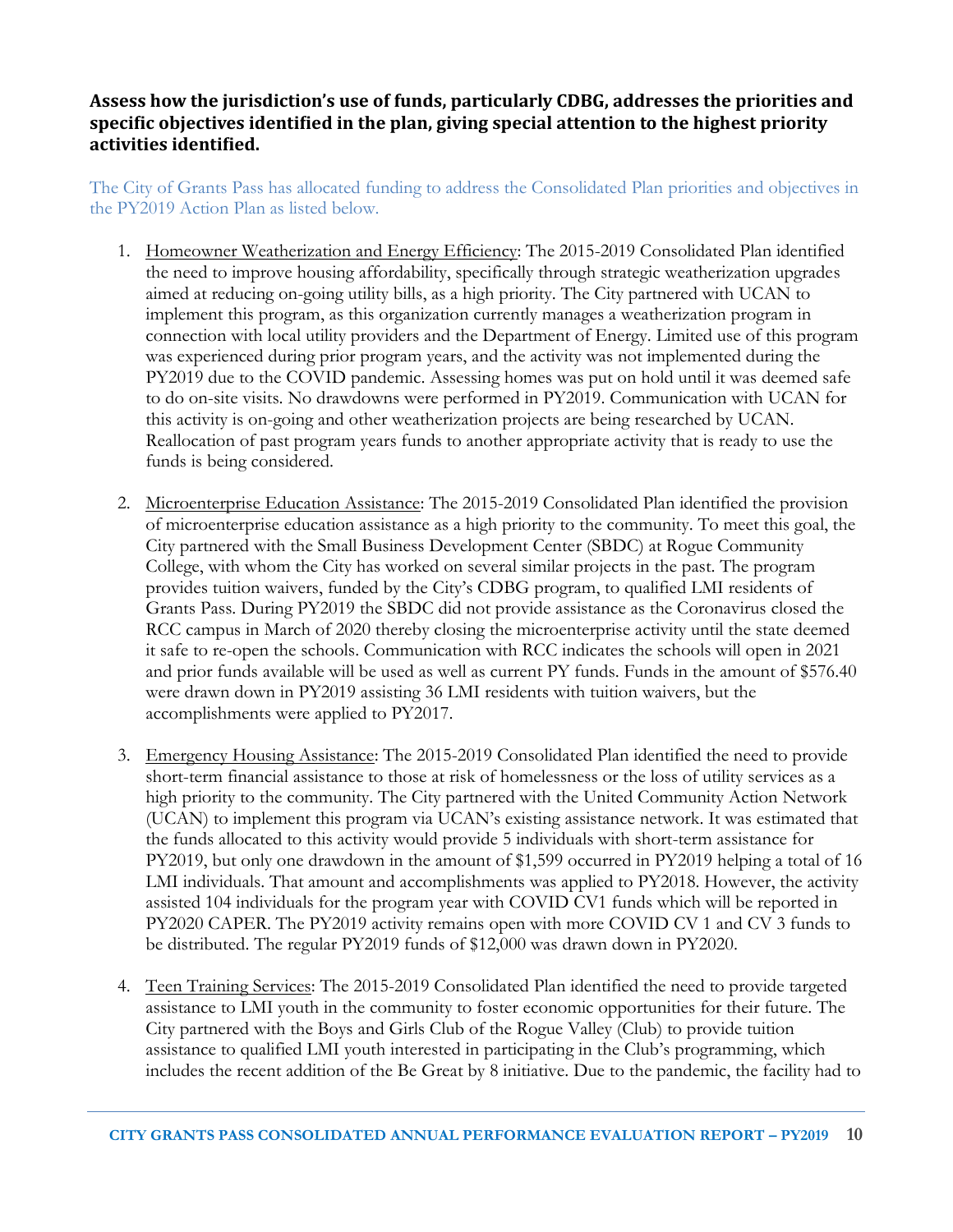re-organize their teen program during PY2019. It was re-structured to accommodate 4th and 5th grade low income and at-risk youth with distance learning and offered a safe place to stay at the facility. Funds in the amount of \$8,700 were drawn down in PY2019 assisting 283 LMI youths, but the accomplishments were accredited to PY2018. The Club completed their regular PY2019 and the drawdowns and accomplishments will be reported in the PY2020 CAPER. The Club received two rounds of CDBG COVID funds to help with the coronavirus. With those funds, the Club was able to help 296 youths which will be shown on the PY2020 CAPER. The PY2019 activity remains open with more COVID CV 1 and CV 3 funds to be distributed. The Club expects to expend all COVID CV 1 and CV3 funds by the end of PY2020.

- 5. Homeowner Rehabilitation: The 2015-2019 Consolidated Plan identified the need to improve housing affordability, specifically through strategic rehabilitation projects aimed at addressing unmet rehabilitation needs for qualified LMI homeowners. These needs are above and beyond those that can be addressed through the weatherization program, and include repairs to the building envelope (roofing, siding, windows, etc.), systems (electrical, plumbing, HVAC, etc.), and the removal of architectural barriers. Preliminary work on this activity occurred during PY2017, but no funds were expended. The City entered into an agreement with the Housing Authority of Jackson County at the beginning of PY2018 to repair faulty sewer laterals at two of their affordable housing complexes in Grants Pass. Additionally, the City granted a total of \$59,729.25 in CDBG funds to Family Solutions to renovate two of their youth facilities in Grants Pass. These activities did not begin until PY2019 and were completed in 2019. These drawdowns occurred in PY2019 assisting 22 youths, but the accomplishments are recorded for PY2015 and PY2018. The two buildings are residential houses but used as public facilities for mental health programs.
- 6. Supportive Service for Homeless Youth: Two activities are in this category:
	- a. Maslow Project (operations): The 2015-2019 Consolidated Plan identified the need to provide assistance to community youth who are currently homeless or at risk of becoming homeless. The Maslow Project provides school-based services for youths aged 0-21 that attend schools in Grants Pass. Maslow Project utilized their regular City CDBG funds providing services to homeless youth in Grants Pass but funds were not drawn down until early 2021. No drawdowns were recorded for PY2019. Maslow also received two rounds of CDBG COVID funds to help with the coronavirus. With those funds, both the Maslow Project and HWAM assisted a combined total of 414 youths and families during the pandemic and these drawdowns and accomplishments will be reported in the PY2020 CAPER. Maslow has expended all regular PY2019 funds and COVID CV 1 funds. Their CV 3 funds will be expended during PY2020. These accomplishments will be reported in the PY2020 CAPER.
	- b. Hearts With a Mission (operations): The 2015-2019 Consolidated Plan identified the need to provide assistance to community youth who are currently homeless or at risk of becoming homeless. Hearts With a Mission (HWAM), a Medford-based non-profit that is licensed by the State of Oregon as a Child Caring Agency to provide services for homeless, runaway, and transitional living youth, ages 10-17, opened their homeless youth shelter in Grants Pass during PY2016. No regular CDBG funds were drawn down for PY 2019. Due to the pandemic, HWAM received two rounds of CDBG COVID funds to help with the coronavirus. Both the Maslow Project and HWAM assisted a combined total of 414 youths and families during the pandemic and these drawdowns and accomplishments will be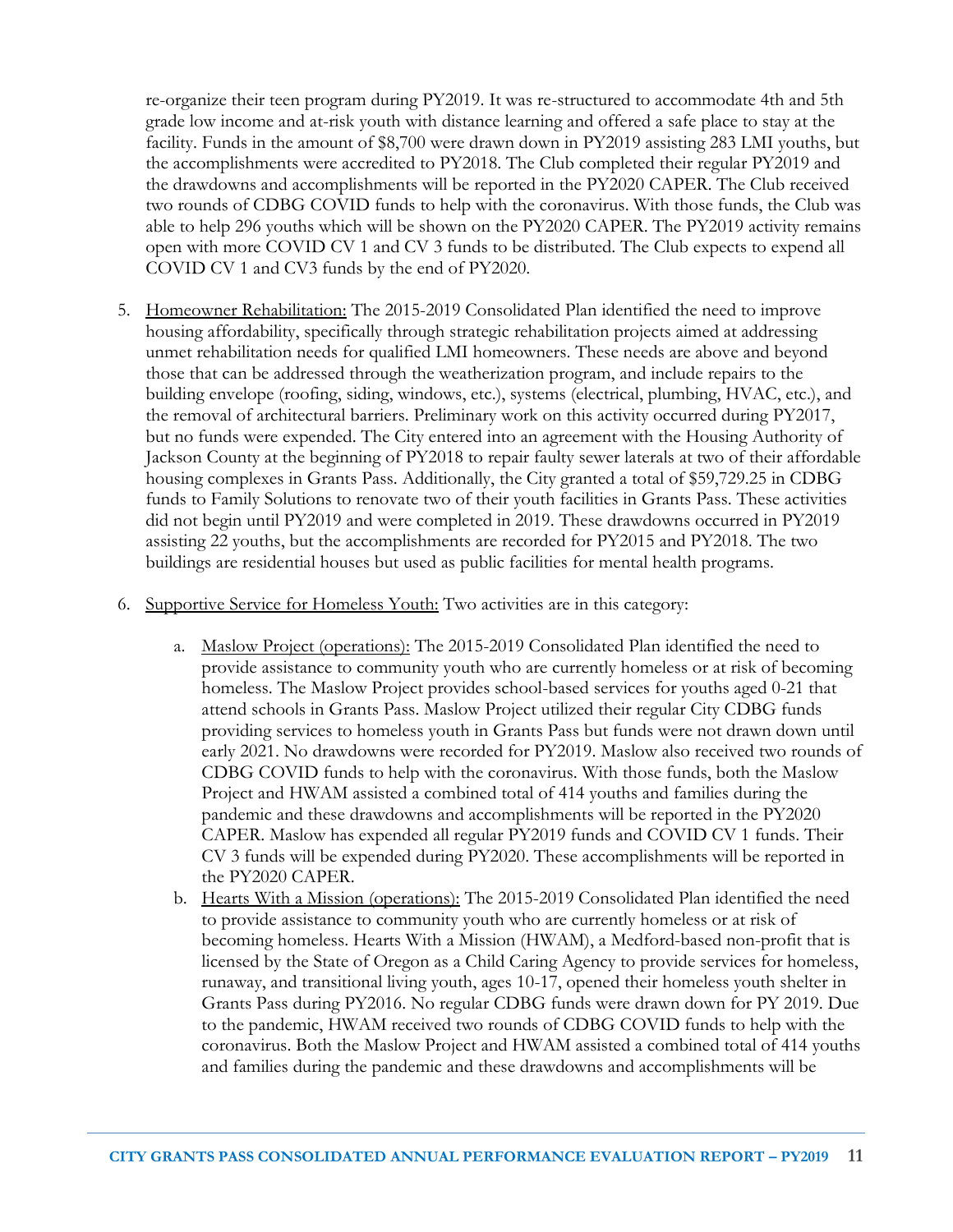reported in the PY2020 CAPER. HWAM has expended all regular PY2019 funds and COVID CV 1 and CV 3 funds and this will be reported in the PY2020 CAPER.

- 7. Site Acquisition/Site Improvements: The 2015-2019 Consolidated Plan identified the need to provide additional affordable housing units, and the strategic plan called for the use of program funds to either acquire a suitable site for the development of units, or the use of program funds to assist with necessary public infrastructure improvements to facilitate the development of affordable units. The City has a current project with Habitat for Humanity of Grants Pass in the development of additional housing units. Specifically, program funds are being allocated to Habitat for Humanity to install required frontage improvement that will enable them to subdivide the property for development. The activity presented their initial plans to the City for approval during PY2018, but additional plans were required and recently submitted to the Planning Department in PY2019. Those plans are in the queue but not yet approved by Planning. The usage of the funds for the public improvements will occur during the correct phase of development and will be reported in PY2020. No funds were drawn down for PY2019.
- 8. Homeless Youth Shelter Facilities: No funds were drawn down in PY2019. One rehabilitation project is currently in progress and will be reported on the PY2020 CAPER.
- 9. Daycare Assistance for Microenterprise Assistance: The Daycare Assistance activity was introduced in PY2018 in the hopes to help those Microenterprise individuals enrolled in the Microenterprise activity to have a safe place for their children while they were in training. As such, the funds in the amount of \$4,000 were never utilized and the funds were re-allocated to the Microenterprise tuition waiver activity in PY2018. No funds were drawn down for PY2019.
- 10. Makerspace Tuition/Membership Assistance: This activity was first added to PY2018 and coordination with the local community college Rogue Community College (RCC) began. RCC planned on having an assigned area at the college for a Makerspace/Innovation Hub program. As the year progressed and state funds for RCC became limited, the program was initially put on hold and then canceled in 2019. A new partner in the community is in the process of acquiring a facility and additional funds to facilitate this program and CDBG funds have been offered for tuition waivers and memberships. PY2018 and PY2019 CDBG funds are available to use. No funds were drawn down for PY2019.
- 11. ADA/Removal of Barriers: The City added this project in PY2019. Many elements of the City's infrastructure require ADA compliance and several projects have been identified. No funds were expended in the PY2019 due to a few lengthy Environmental Reviews and some delays due to the coronavirus. There are a few projects in progress currently and the City plans to complete them by the end of PY2020. New areas are also being identified and will be under review in the coming PY2021.
- 12. Special Economic Development: This activity was added to PY2019 to help youths in the school districts learn a vocational trade by partnering with local businesses. While the project was in a planning phase, the logistics did not come together for PY2019 and with the closure of schools and businesses for the pandemic, the activity was put on hold. However, the program is ready to begin after defining the particulars of the activity and the associated goal and accompanying national objectives. The City plans to bring this project to fruition before the end of PY2020. Coordination with the schools and businesses is currently in progress. No funds were drawn down in PY2019.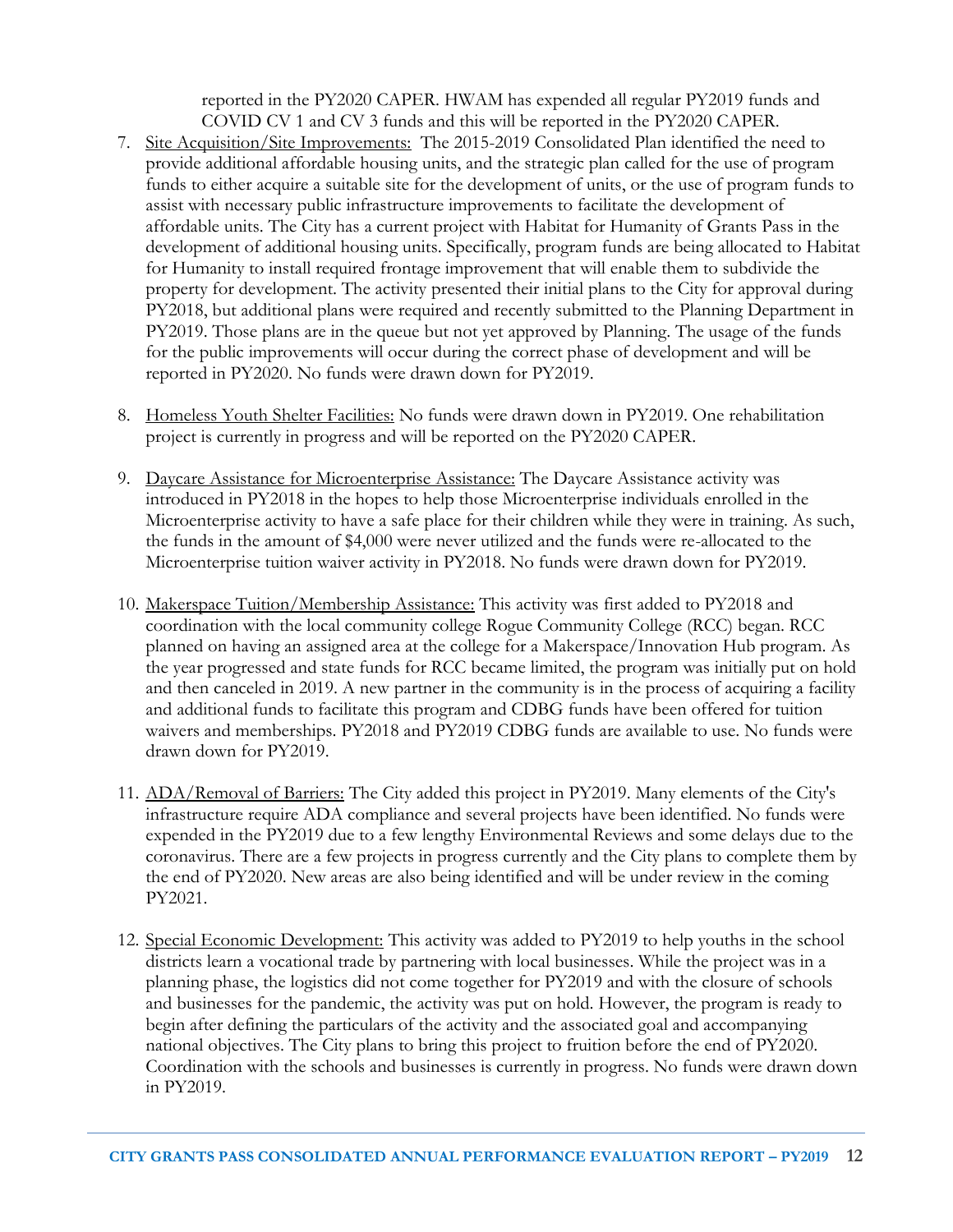- 13. General Program Administration Costs: A drawdown in the amount of \$47,510.51 occurred in PY2019 but was assigned to PY2017 even though HUD PR03 report (Exhibit 9 to attached narrative) shows activity #49 designated as PY2019 and PR26 report (Exhibit 7 to the attached narrative) shows activity #49 as PY2019. Likewise in the screen shot of IDIS (Exhibit 6 to the attached narrative) indicates in the 'activity description' that the item is for PY2019. Accordingly, IDIS activity numbers for PY2017 are a lower denomination with the higher denominations such as #49 assigned to later years. The above drawdown was completed on September 30, 2019 and no accomplishments were reported.
- 14. Womens Crisis Support Center CV1: The Womens Crisis Support Team received funds to help with domestic victims with shelter, basic necessities, PPEs, transportation, and other COVID related items. 109 individuals were supported with the funds. No drawdowns occurred in PY2019. All draw downs and accomplishments for COVID CV funds will be reported in the PY2020 CAPER.
- 15. Options CV1: Options received CV1 funds for help with telehealth and PPEs to prepare for, prevent and respond to the coronavirus. Options provided telehealth support to 6,325 individuals as well as PPEs for staff and clients. No draw downs occurred in PY2019. All draw downs and accomplishments for COVID CV funds will be reported in the PY2020 CAPER.
- 16. Senior Meals CV1: The Meals on Wheels program administered through RVCOG received CV1 funds in the amount of \$13,000 and used these funds for feeding 15,100 individuals with shelf stable meal boxes which covered two meals a day for seven days. The drawdown for this and the accomplishments will be identified in the PY2020 CAPER. The one drawdown showing on HUD reports for PY2019 in the amount of \$34,140 and the associated accomplishments were reported for PY2015 even though the initial acquisition of the facility was in PY2018 and subsequent rehabilitation of the facility occurred in PYs 2018 and 2019.
- 17. Welcome Home Oregon CV3: Welcome Home Oregon received funds to help individuals transitioning from incarceration to citizenship by providing housing, basic necessities, work ready clothing, work ready IDs and other items helping to prepare, prevent and respond to the coronavirus. Nine (9) individuals were supported with the funds. No drawdowns occurred in PY2019. All draw downs and accomplishments for COVID CV funds will be reported in the PY2020 CAPER.
- 18. YMCA of Grants Pass CV3: The YMCA of Grants Pass received CV 1 funds to help abide with state regulations regarding COVID-19. The YMCA was the only childcare available for first responders. The YMCA continues to offer childcare services today. To meet state requirements for the COVID-19 pandemic, the YMCA made changes to all their programs to prepare for, prevent and respond to the coronavirus. The YMCA provided support to 52 individuals as well as operational supplies, PPEs, and reorganizing the childcare programs, other programs, and internal equipment to meet state coronavirus guidelines. No drawdowns occurred in PY2019. All draw downs and accomplishments for COVID CV funds will be reported in the PY 2020 CAPER.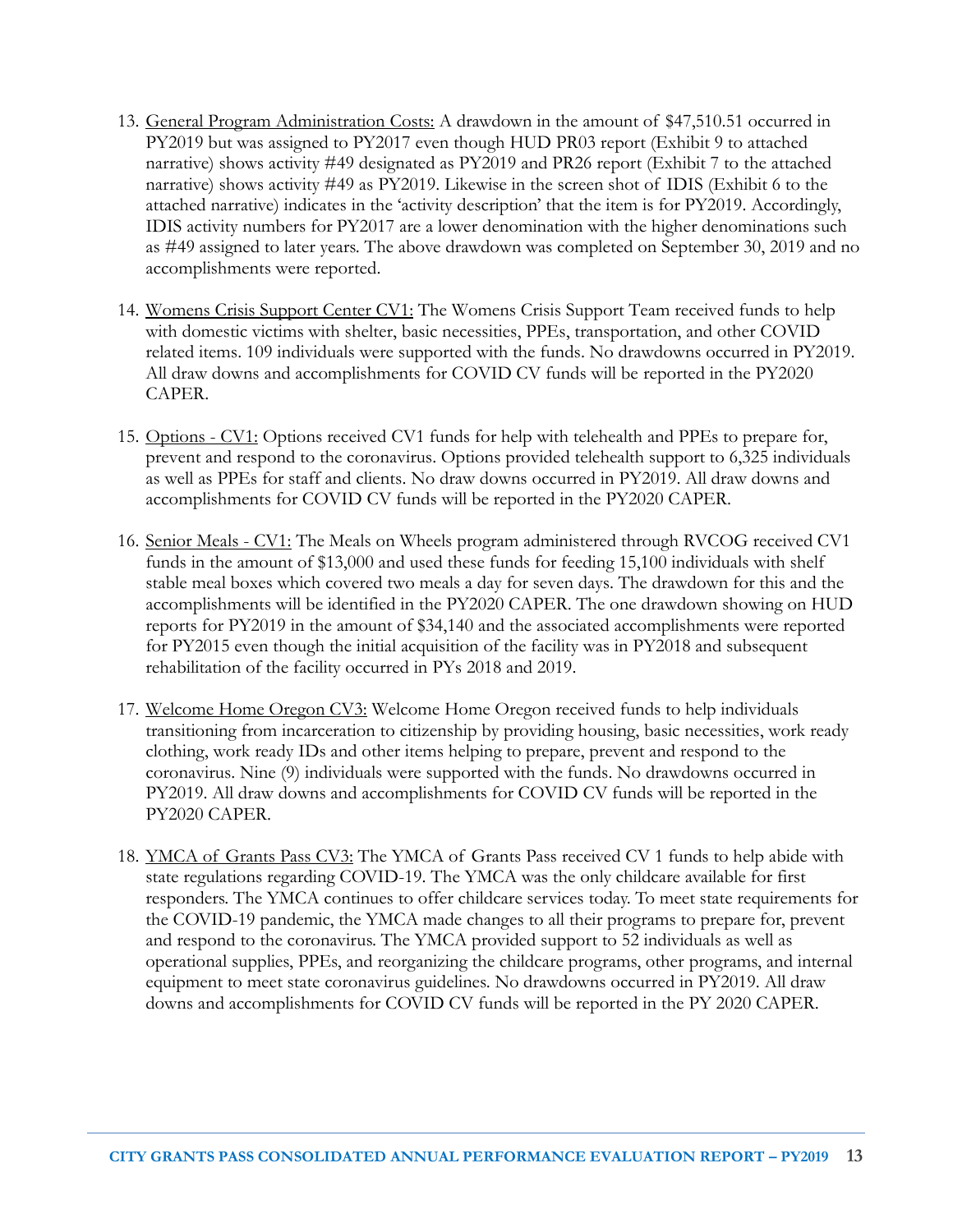# CR-10 – RACIAL AND ETHNIC COMPOSITION OF FAMILIES ASSISTED

#### **Describe the families assisted (including the racial and ethnic status of families assisted). 91.520(a)**

| White<br><b>Black or African American</b> |       | <b>CDBG</b> |
|-------------------------------------------|-------|-------------|
|                                           |       | 1523        |
|                                           |       |             |
|                                           | Asian |             |
| American Indian or American Native        |       |             |
| Native Hawaiian or Other Pacific Islander |       |             |
| Other multi-racial                        |       | 43          |
| Total                                     |       | 1583        |
| Hispanic                                  |       | 15          |
| Not Hispanic                              |       | 1568        |

**Table 2 – Table of assistance to racial and ethnic populations by source of funds**

**Of Note:** The total in Table 2 was derived from the accomplishments on PR03 for PY2019, (Exhibit 9) as it was the only reference to obtain the numbers. However, the total does not match with the total on page 19 under CR20.

#### **Narrative**

The drawdowns for PY2019 which were associated with PYs 2015, 2017 and 2018 served Grants Pass residents through its public services, housing rehabilitation, and economic development activities. Of those assisted, 96.33% self-identified racially as white. Ethnically, .95% of residents served identified themselves of Hispanic/Latino origin.

The City's CDBG Sub-Recipient Agreement outlines in Section III, 'Records and Reporting,' the data required to be collected regarding racial and ethnic composition of persons assisted. The City's CDBG Recipient Handbook describes in more detail the data to be collected.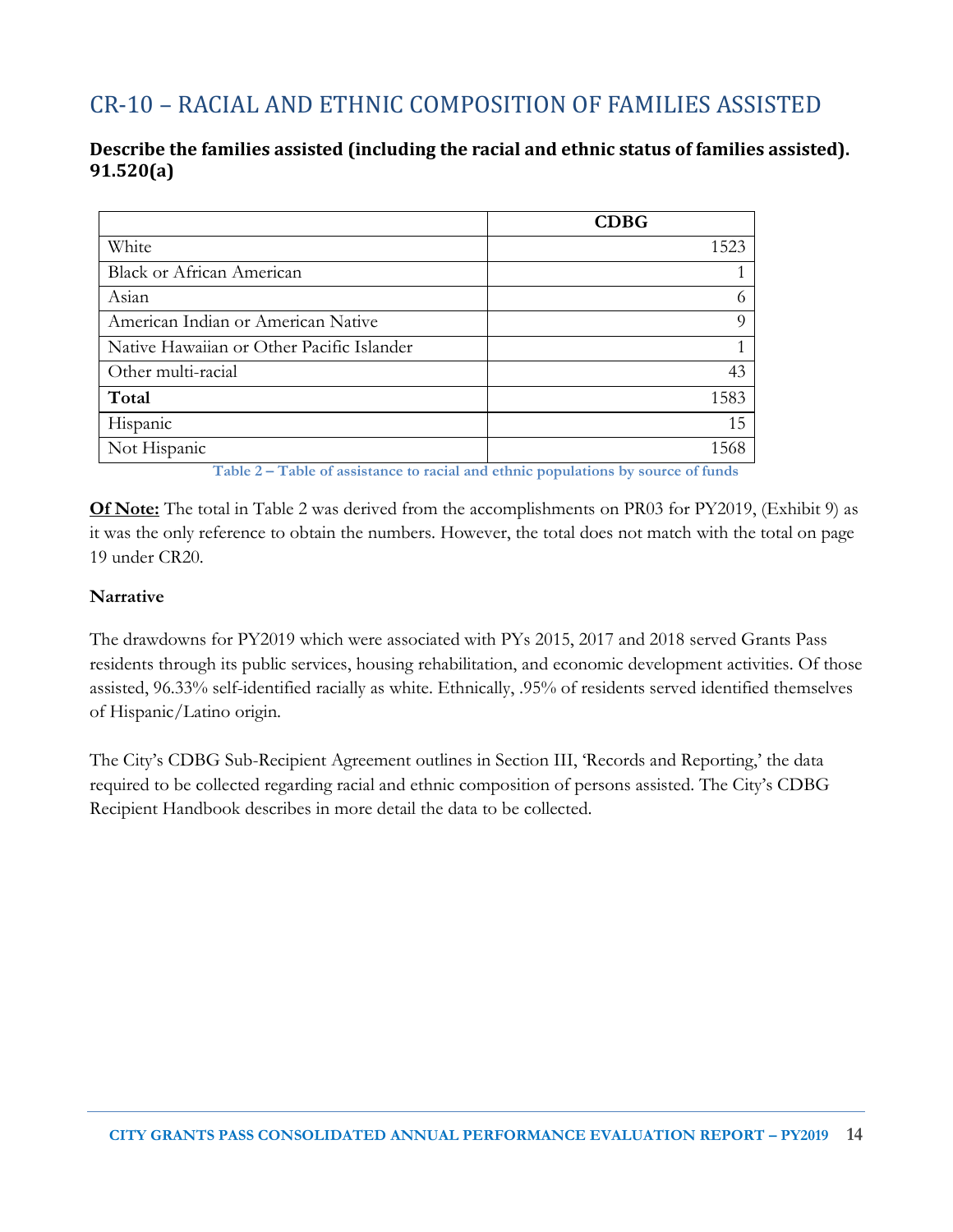# CR-15 – RESOURCES AND INVESTMENTS 91.520(a)

| <b>Source of Funds</b> | <b>Source</b>    | <b>Resources Made</b><br>Available | <b>Amount Expended</b><br>During Program Year |
|------------------------|------------------|------------------------------------|-----------------------------------------------|
| CDBG                   | public – federal | 481,640                            | 152,255                                       |
| Other                  | public – federal | 472,869                            |                                               |

#### **Identify the resources made available.**

**Table 3 – Table of resources made available**

#### **Narrative**

Of the \$349,140 in funds available for expenditure during PY2019, \$349,140 was allocated for activities during the program year. In order for HUD to approve the PY2018 AAP, \$132,500 of uncommitted funds from prior years required commitment which was accomplished by reallocating those funds from prior years 1, 3 and 4 to PY2019 for a total combined amount of \$481,640. (Exhibit 1 to attached narrative) Of the funds allocated, the City expended \$152,255 on eligible activities between October 1, 2019 and September 30, 2020 all of which was associated with prior program years. The \$472,869 funds available for COVID-19 relief were all allocated for PY2019 activities, but not drawn down until PY2020. Of the funds allocated for COVID-19 relief, \$346,146 of those funds were expended and will be reported in the PY2020 CAPER. Remaining funds for regular CDBG activities as well as COVID-19 relief activities are still committed to eligible activities and will be spent in future program years.

#### **Identify the geographic distribution and location of investments.**

| <b>Target Area</b> | <b>Planned Percentage</b><br>of Allocation | <b>Actual Percentage of</b><br><b>Allocation</b> | Narrative Description |
|--------------------|--------------------------------------------|--------------------------------------------------|-----------------------|
| Citywide           | 100                                        | 100                                              | Target area           |

**Table 4 – Table of geographic distribution and location of investments**

#### **Narrative**

All CDBG funds allocated to the City are planned to be dedicated to activities that take place citywide. To achieve this, the City utilizes a low-moderate limited clientele process.

#### **Leveraging**

**Explain how federal funds leveraged additional resources (private, state and local funds), including a description of how matching requirements were satisfied, as well as how any publicly owned land or property located within the jurisdiction that were used to address the needs identified in the plan.**

The CDBG program has no requirement for a local match, and the City did not have any publicly owned land or property available during the PY2019 to address the needs identified in the Consolidated Plan. That fact notwithstanding, recipients of CDBG funds from the City frequently use other resources to augment and expand programming. Since no regular funds were expended in PY2019 to show leveraging, the examples below indicate leveraging using COVID-19 funds and will be reported in the PY2020 CAPER.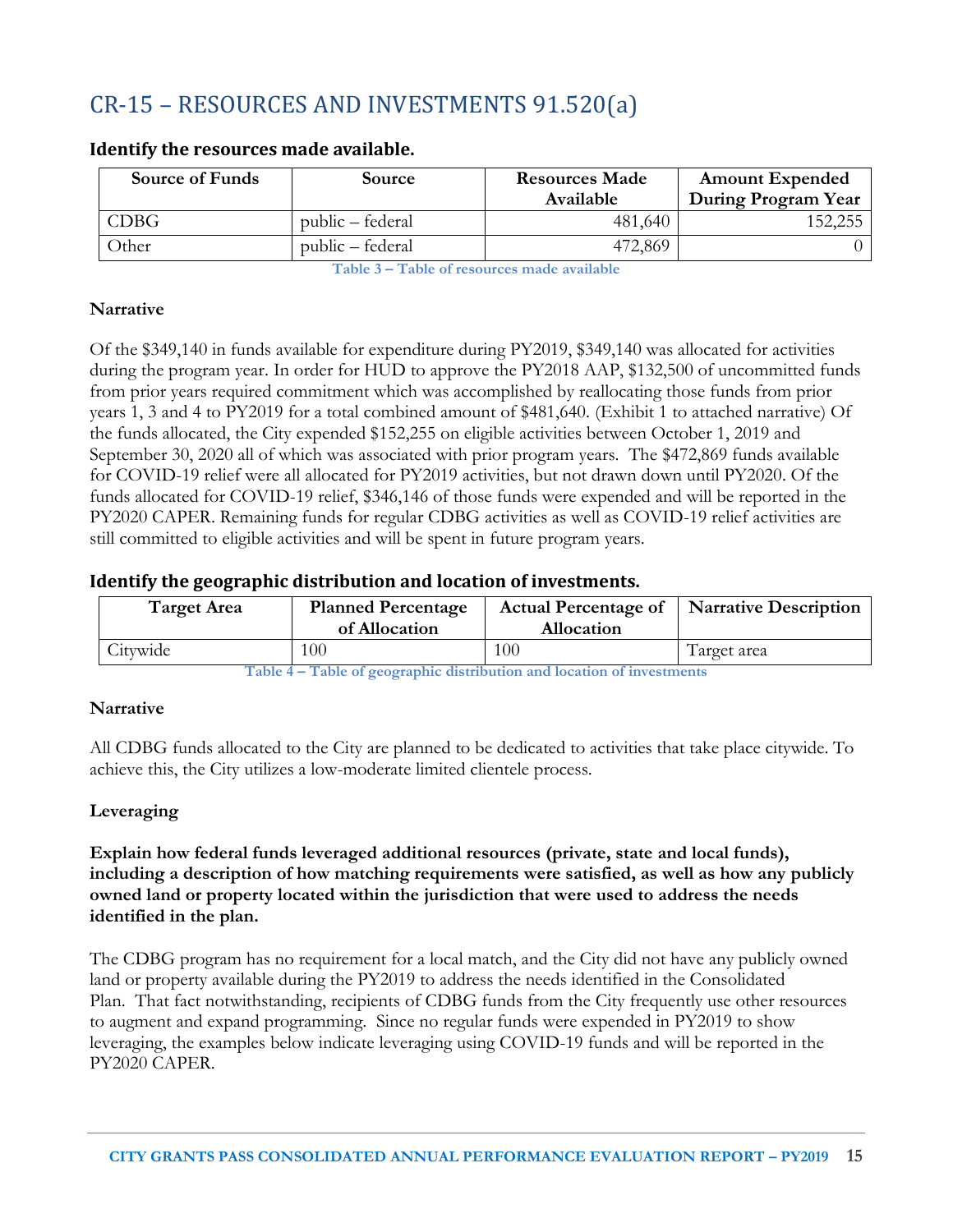- The Boys and Girls Club of the Rogue Valley leveraged a total of \$59,049 in additional resources to augment funds obtained from the City.
- The Maslow Project leveraged a total of \$90,743 in additional resources to provide services for homeless youth.
- Hearts With a Mission leveraged \$305,433 in additional resources to provide services for homeless youth.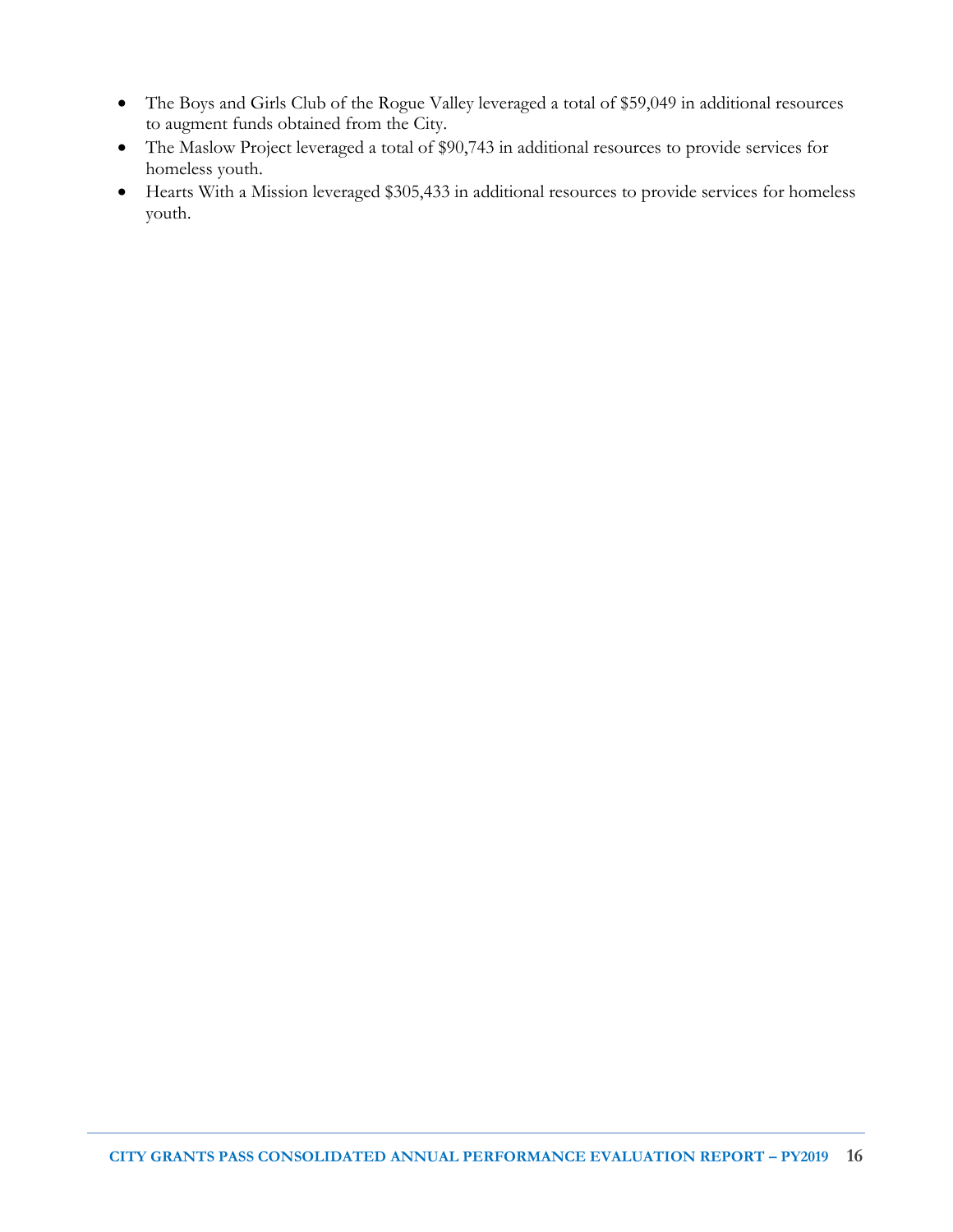# CR-20 – AFFORDABLE HOUSING 91.520(b)

**Evaluation of the jurisdiction's progress in providing affordable housing, including the number and types of families served, the number of extremely low-income, low-income, moderate-income, and middle-income persons served.**

|                                          | <b>One-Year Goal</b> | Actual |
|------------------------------------------|----------------------|--------|
| Number of Homeless households to be      |                      |        |
| provided affordable housing units        |                      |        |
| Number of Non-Homeless households to be  |                      |        |
| provided affordable housing units        |                      |        |
| Number of Special-Needs households to be |                      |        |
| provided affordable housing units        |                      |        |
| Total                                    |                      |        |

**Table** 5 **– Number of households**

|                                        | <b>One-Year Goal</b> | Actual   |
|----------------------------------------|----------------------|----------|
| Number of households supported through |                      |          |
| Rental Assistance                      | 5                    | $^{(1)}$ |
| Number of households supported through |                      |          |
| The Production of New Units            |                      |          |
| Number of households supported through |                      |          |
| Rehab of Existing Units                | $\Omega$             | $^{(1)}$ |
| Number of households supported through |                      |          |
| Acquisition of Existing Units          |                      | $\theta$ |
| Total                                  | 11                   | $\bf{0}$ |

**Table 6 – Number of households supported**

#### **Discuss the difference between goals and outcomes and problems encountered in meeting these goals.**

This year's outcomes were difficult to meet due to COVID-19 as the coronavirus delayed so many activities due to closures of schools and businesses. The City incorporated the CARES Act funds into PY2019, and as instructed by HUD, layered any COVID funds awarded to partners with existing regular activities to their CDBG PY2019 funds. Therefore, PY2019 tracking of those particular activities in IDIS show accomplishment numbers for both regular and COVID related funds. Our partners within the community strived to overcome the obstacles of the virus by implementing safety features and protections the public. With closures, the CDBG funding was not expended as expected during a normal program year. The CARES Act relief funds helped to alleviate some of the difficulties, however, expending both the CV funds and the regular CDBG funds has been a challenge. Most of the CARES Act Relief funds have been expended and will continue in the next few program years. Most of the regular PY2019 CDBG funds have been expended, but were drawn down in PY2020, not PY2019. The City will continue to actively work on affordable housing and housing rehab projects in the upcoming project years as well as process those funds that are still to be expended.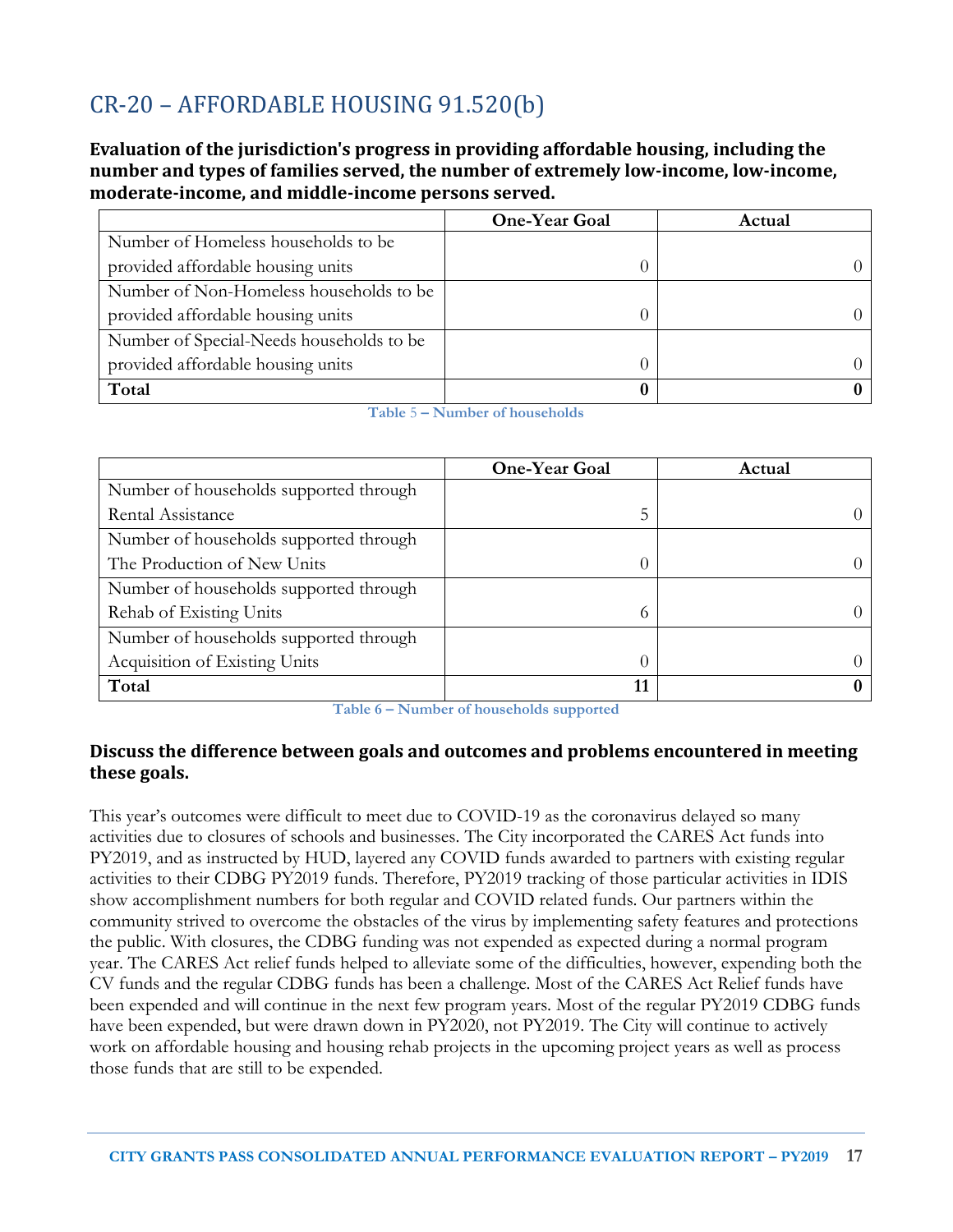#### **Discuss how these outcomes will impact future annual action plans.**

This year's outcomes will have a direct impact on future annual action plans as the coronavirus delayed so many activities due to closures of schools and businesses. The City incorporated the CARES Act funds into PY2019, and as instructed by HUD, layered any COVID funds awarded to partners with existing regular activities to their CDBG PY2019 funds. Therefore, PY2019 tracking of those particular activities in IDIS show accomplishment numbers for both regular and COVID related funds. Our partners within the community strived to overcome the obstacles of the virus by implementing safety features and protections the public. With closures, the CDBG funding was not expended as expected during a normal program year. The CARES Act relief funds helped to alleviate some of the difficulties, however, expending both the CV funds and the regular CDBG funds has been a challenge. Most of the CARES Act Relief funds have been expended and will continue in the next few program years. Most of the regular PY2019 CDBG funds have been expended, but were drawn down in PY2020, not PY2019. The City will continue to actively work on affordable housing and housing rehab projects in the upcoming project years as well as process those funds that are still to be expended.

#### **Include the number of extremely low-income, low-income, and moderate-income persons served by each activity where information on income by family size is required to determine the eligibility of the activity.**

| Number of Households Served | <b>CDBG</b> Actual | <b>HOME</b> Actual |
|-----------------------------|--------------------|--------------------|
| Extremely Low-income        |                    |                    |
| Low-income                  |                    |                    |
| Moderate-income             |                    |                    |
| Total                       |                    |                    |

**Table 7 – Number of persons served**

**Of Note:** The total in Table 7 reflects the numbers as shown on PR03 report (Exhibit 9) as this was the only reference point to use for accomplishments. The total does not match the total on page 14 above under CR10.

#### **Narrative Information**

During PY2019, the City's CDBG program assisted zero households with regular CDBG funds.

However with the CARES Act relief funds, 40 households were assisted through emergency assistance. Of those assisted, 15 were extremely low income, 4 were low income and 21 were moderate income. All of this will be reported in the PY2020 CAPER since the funds were not drawn down during PY2019.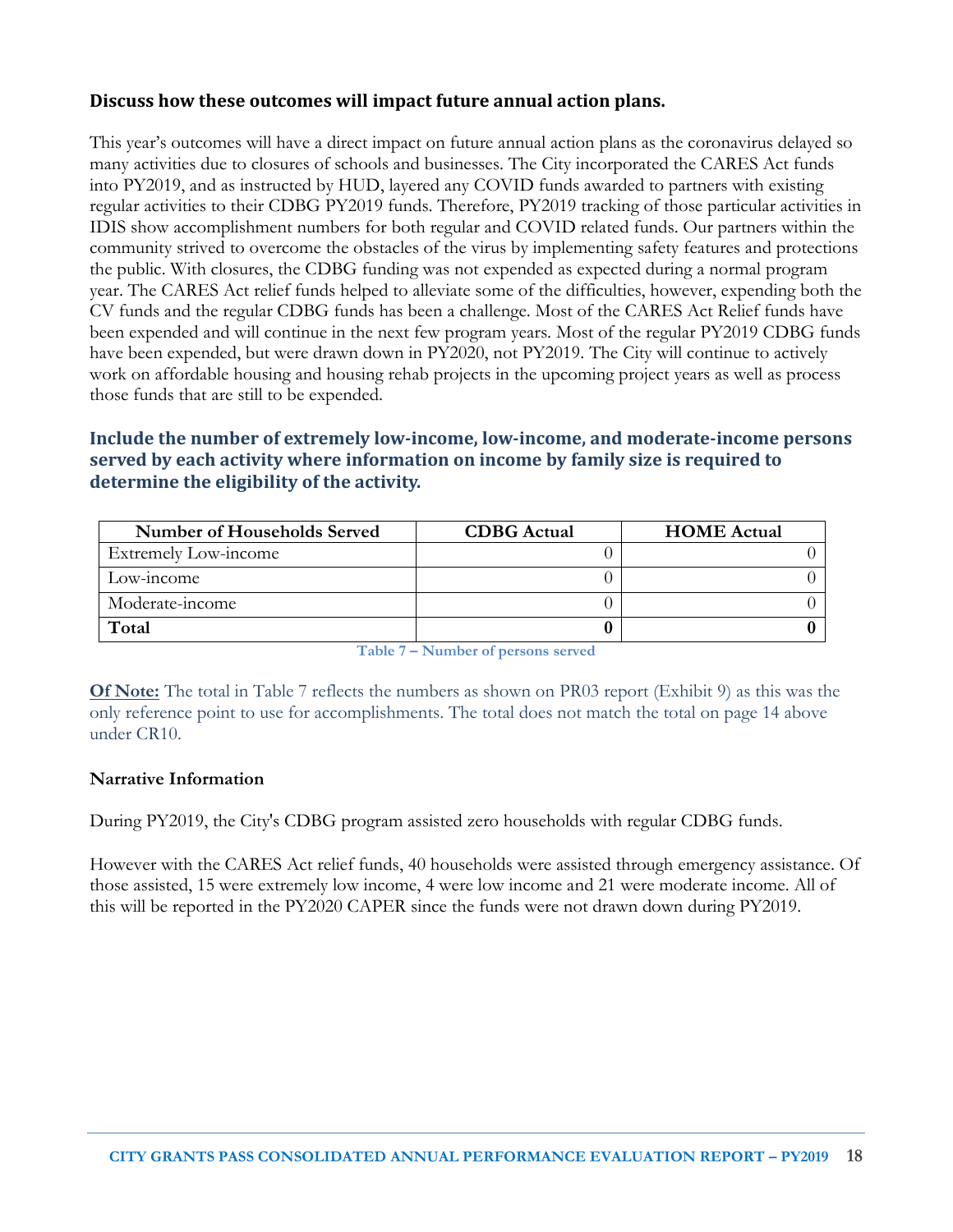# CR-25 – HOMELESS AND OTHER SPECIAL NEEDS 91.220(d,e); 91.320(d,e); 91.520(c)

#### **Evaluation of the jurisdiction's progress in meeting its specific objectives for reducing and ending homelessness through:**

#### **Reaching out to homeless persons (especially unsheltered persons) and assessing their individual needs**

As described in the Consolidated Plan, the City works with local Continuums of Care to reach the local homeless population. This year saw the continuation of the partnership with the Maslow Project, a local agency whose sole purpose is to reach homeless youth, aged 0-21, assessing their individual needs, and connecting them to community resources. Additionally, Hearts With a Mission continues to utilize CDBG funds for shelter operations and shelter renovations. The City also partners with UCAN, an agency that works directly with homeless persons in the community, to prevent homelessness resulting from eviction through an emergency assistance program.

#### **Addressing the emergency shelter and transitional housing needs of homeless persons**

One activity in the PY2019 Annual Action Plan addresses the emergency shelter and transitional housing needs of local homeless persons, which is youth support services through Hearts With a Mission, a local youth homeless shelter. The City provides CDBG funds to support operations at their facility. In addition, the City is in constant communication with UCAN for avenues for a permanent emergency shelter as well as working toward development of transitional housing for the homeless.

**Helping low-income individuals and families avoid becoming homeless, especially extremely low-income individuals and families and those who are: likely to become homeless after being discharged from publicly funded institutions and systems of care (such as health care facilities, mental health facilities, foster care and other youth facilities, and corrections programs and institutions); and, receiving assistance from public or private agencies that address housing, health, social services, employment, education, or youth needs**

The 2015-2019 Consolidated Plan identifies the prevention of homelessness as a high priority to the community and dedicates CDBG funding to local agencies that provide emergency housing assistance to those at risk of becoming homeless. To that end, the City partnered with UCAN during PY2019 to provide emergency housing assistance to households at immediate risk of eviction or the disconnection of utilities due to financial emergencies. With COVID-19 funds, UCAN was able to provide assistance to quite a few households to prevent the eviction or termination of utility services during PY2019 and this will be reported with the PY2020 CAPER.

The City also partnered with the Maslow Project during PY2019 providing outreach and services to homeless youth aged 0-21. Although no regular CDBG funds were drawn down in PY2019, COVID-19 funds assisted Maslow Project by providing additional services to 325 homeless school children during the program year. Combined with Hearts With a Mission, the City's CDBG COVID funds assisted an additional 89 youths and this will be reported in the PY2020 CAPER.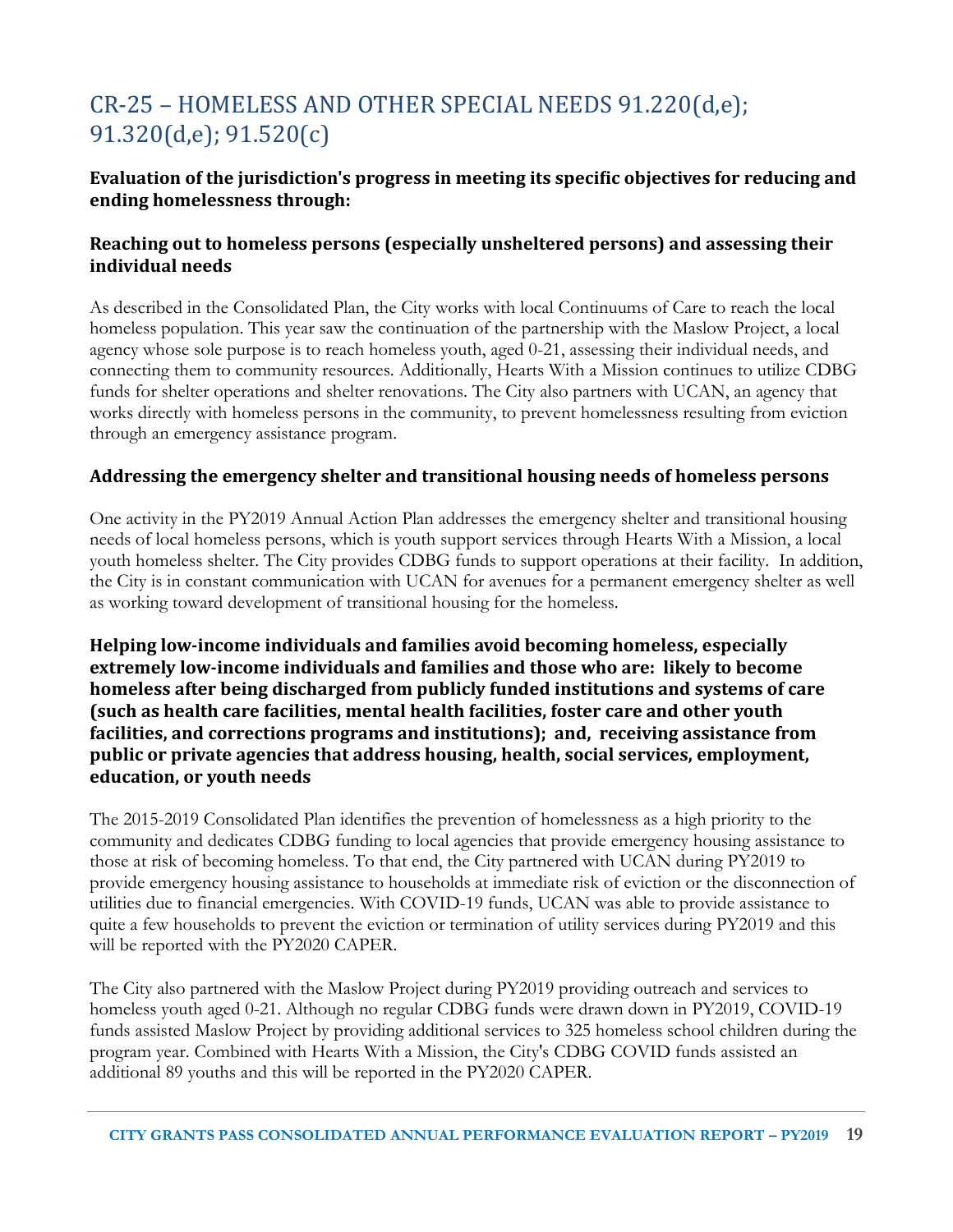The City does not have any additional information on individuals that are or have been discharged from publicly funded institutions, nor does the City have any direct information regarding those who are receiving assistance from public or private agencies.

#### **Helping homeless persons (especially chronically homeless individuals and families, families with children, veterans and their families, and unaccompanied youth) make the transition to permanent housing and independent living, including shortening the period of time that individuals and families experience homelessness, facilitating access for homeless individuals and families to affordable housing units, and preventing individuals and families who were recently homeless from becoming homeless again**

The 2015-2019 Consolidated Plan identifies the need for transitional housing as a high priority. No resources were dedicated during PY2019 to directly provide additional transition housing opportunities. Resources were dedicated to providing additional access to the Hearts With a Mission shelter for homeless youth and the Maslow Project enabling the funds to be used for homeless youth and their families to find shelter. Funds were allocated to the Womens Crisis Support Team helping victims of domestic violence with their shelter.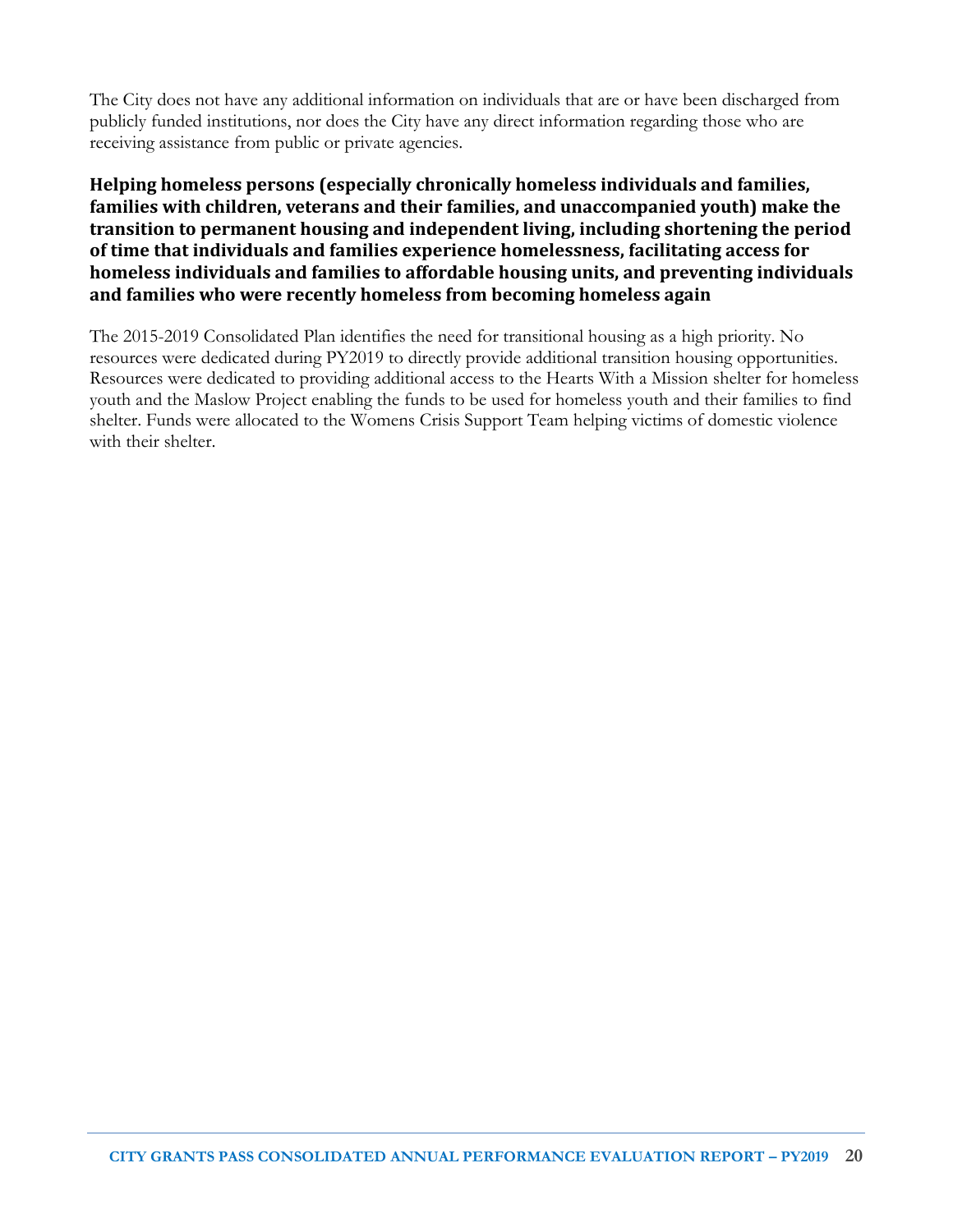# CR-30 – PUBLIC HOUSING 91.220(h); 91.320(j)

### **Actions taken to address the needs of public housing**

There is no public housing in Grants Pass and no activities associated with public housing are included within the Consolidated Plan.

#### **Actions taken to encourage public housing residents to become more involved in management and participate in homeownership**

N/A

### **Actions taken to provide assistance to troubled PHAs**

N/A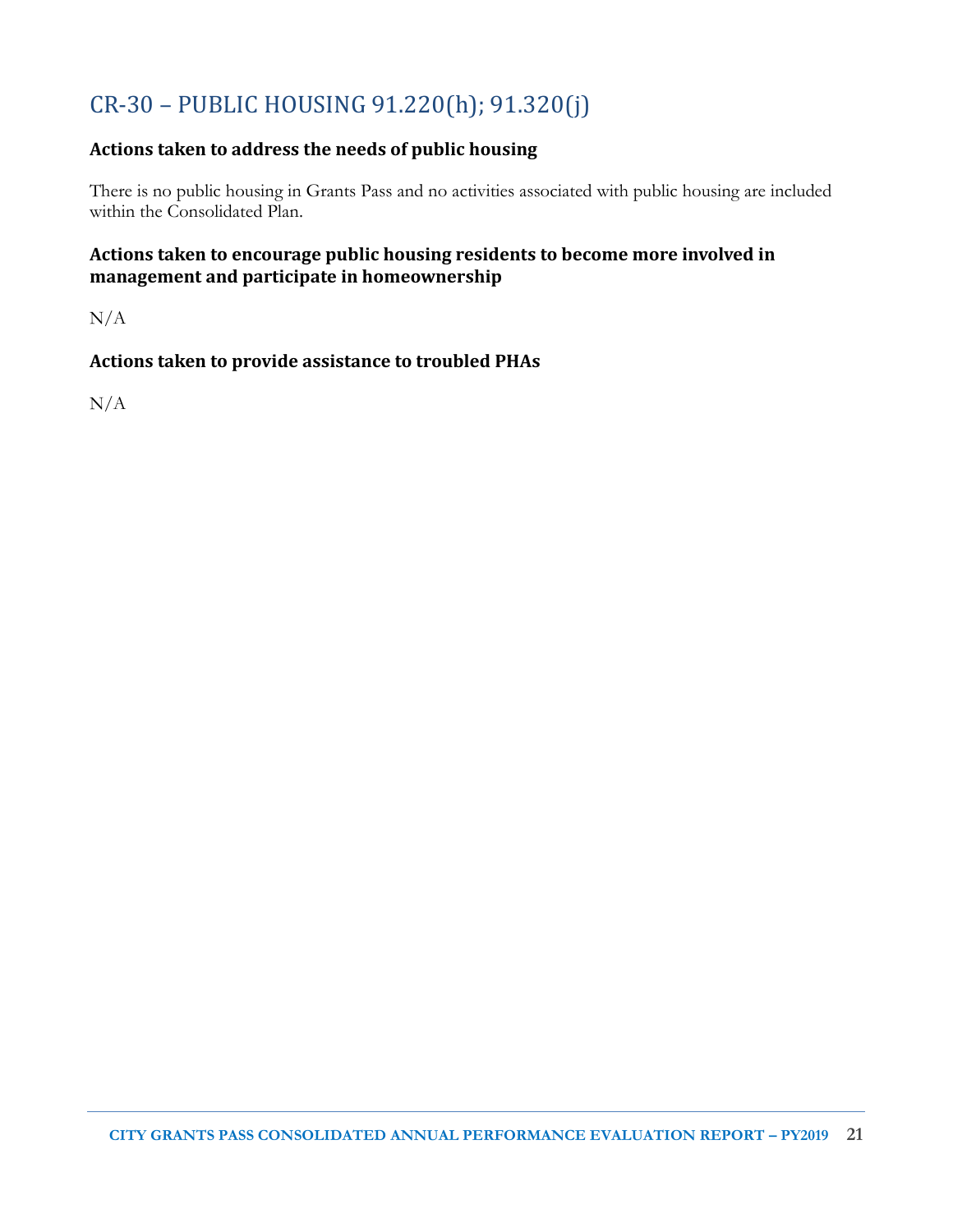# CR-35 – OTHER ACTIONS 91.220(j); 91.320(i)-(j)

#### **Actions taken to remove or ameliorate the negative effects of public policies that serve as barriers to affordable housing such as land use controls, tax policies affecting land, zoning ordinances, building codes, fees and charges, growth limitations, and policies affecting the return on residential investment. 91.220 (j); 91.320 (i)**

The City's land use policies support affordable housing, including provisions for a wide array of housing types to meet diverse housing needs. Given the restraints of the economy and the effects of the coronavirus, there was little progress from the local development community in the construction of additional affordable housing units. The City's Housing Advisory Committee, which is comprised of housing advocates and providers and supported by City staff, meets monthly to discuss solutions to address the affordable housing crisis facing our community. The Committee has made several recommendations to the Council on actions which the City is reviewing to promote new residential development. These recommendations include discussion for system development charges (SDC or impact fees) deferrals, review of SB 2001 and the subsequent revisions to the City's Development Code to allow for development of all housing types (i.e. duplexes, triplexes, quadplexes, cottage homes) within all City zones, implementing minimum density within the City's R-3 and R-4 zones, relaxing accessory development unit development standards, are all under consideration by the City Council.

#### **Actions taken to address obstacles to meeting underserved needs. 91.220(k); 91.320(j)**

As described in the PY2019 Annual Action Plan, the City worked with local agencies, including UCAN, the Boys and Girls Club, Family Solutions, and the Maslow Project to address obstacles to meeting the needs of underserved residents of Grants Pass. The City expanded its reach in PY2019 with the inclusion of new partners while it continued to develop priority activities for the PY2020 Annual Action Plan.

#### **Actions taken to reduce lead-based paint hazards. 91.220(k); 91.320(j)**

The majority of activities undertaken as part of the City's CDBG program for PY2019 did not have an impact on lead-based paint exposure. However, the City does provide information on lead-based paint in the Community Development office at City Hall. In 2018, one project involved the repainting of Talsunne Safe House, a single dwelling originally constructed before the World War I. This project required leadbased paint safe practices due to the building's age and the age of those residing on-site. Talsunne was closed during the project, and as required by Oregon laws, the contractor followed LBP safety precautions. Rehabilitation to two Family Solutions buildings also followed lead-based paint certification as prescribed by HUD. Future projects that involve lead-based paint will adhere to HUD guidelines.

#### **Actions taken to reduce the number of poverty-level families. 91.220(k); 91.320(j)**

During PY2019, the City took the following actions to reduce the number of poverty-level families:

• Provided CDBG funds to UCAN to assist households and individuals with emergency housing assistance to avoid eviction or the disconnection of utility services due to short-term financial emergencies.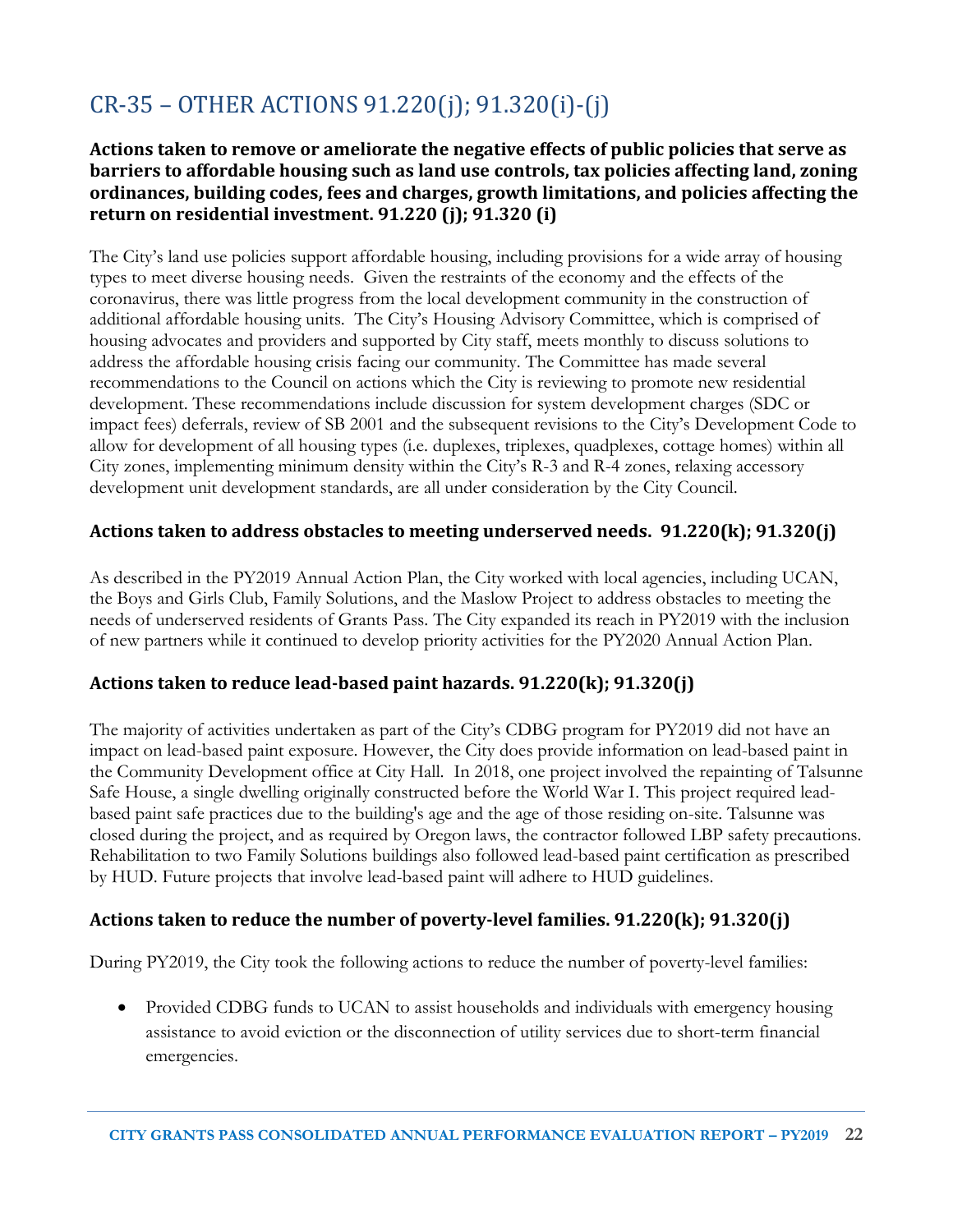- Partnered with the Boys and Girls Club of the Rogue Valley to provide free access to their programming to reach LMI youths.
- Partnered with the Maslow Project and Hearts With a Mission to provide outreach and supportive services to homeless youth and those attending schools in Grants Pass.

#### **Actions taken to develop institutional structure. 91.220(k); 91.320(j)**

The PY2019 Annual Action Plan included the following activities aimed to develop and improve institutional structures:

- City staff participated in several webinars and other online trainings provided by HUD necessary to implement and develop CDBG programming;
- City staff kept local elected officials apprised of CDBG program activities throughout the Program Year; and
- City staff continued collaboration with local stakeholders and advocacy groups during the Program Year.

### **Actions taken to enhance coordination between public and private housing and social service agencies. 91.220(k); 91.320(j)**

The City has established relationships with local housing and social service agencies that were maintained during the Program Year. Specifically, the City undertook the following actions:

- Attended monthly meetings of the Josephine County Housing and Community Development Council, the PHA that serves the needs of community members with its Section 8, VASH, and other HUD-based housing assistance programs; and
- Established a standing Housing Advisory Committee, consisting of housing stakeholders and backed with City staff, to assist the City Council in making policy changes that will address the community's affordable housing crisis.

### **Identify actions taken to overcome the effects of any impediments identified in the jurisdiction's analysis of impediments to fair housing choice. 91.520(a)**

During PY2015 the City engaged a qualified consultant to assist in data collection, public outreach and involvement, analysis, and recommendations to overcome institutional barriers to fair housing choice. The City Council reviewed the final product and approved its adoption. By and large, very few impediments to fair housing choice were identified, and most impediments might be resolved through continued outreach and education, particularly to the rental community, which is where the majority of impediments were observed. Public sector impediments identified included a difficulty siting publicly assisted housing developments, the need for ongoing outreach and education on the subject of fair housing laws, and a possible inconsistency in zoning codes and definitions relating to "family."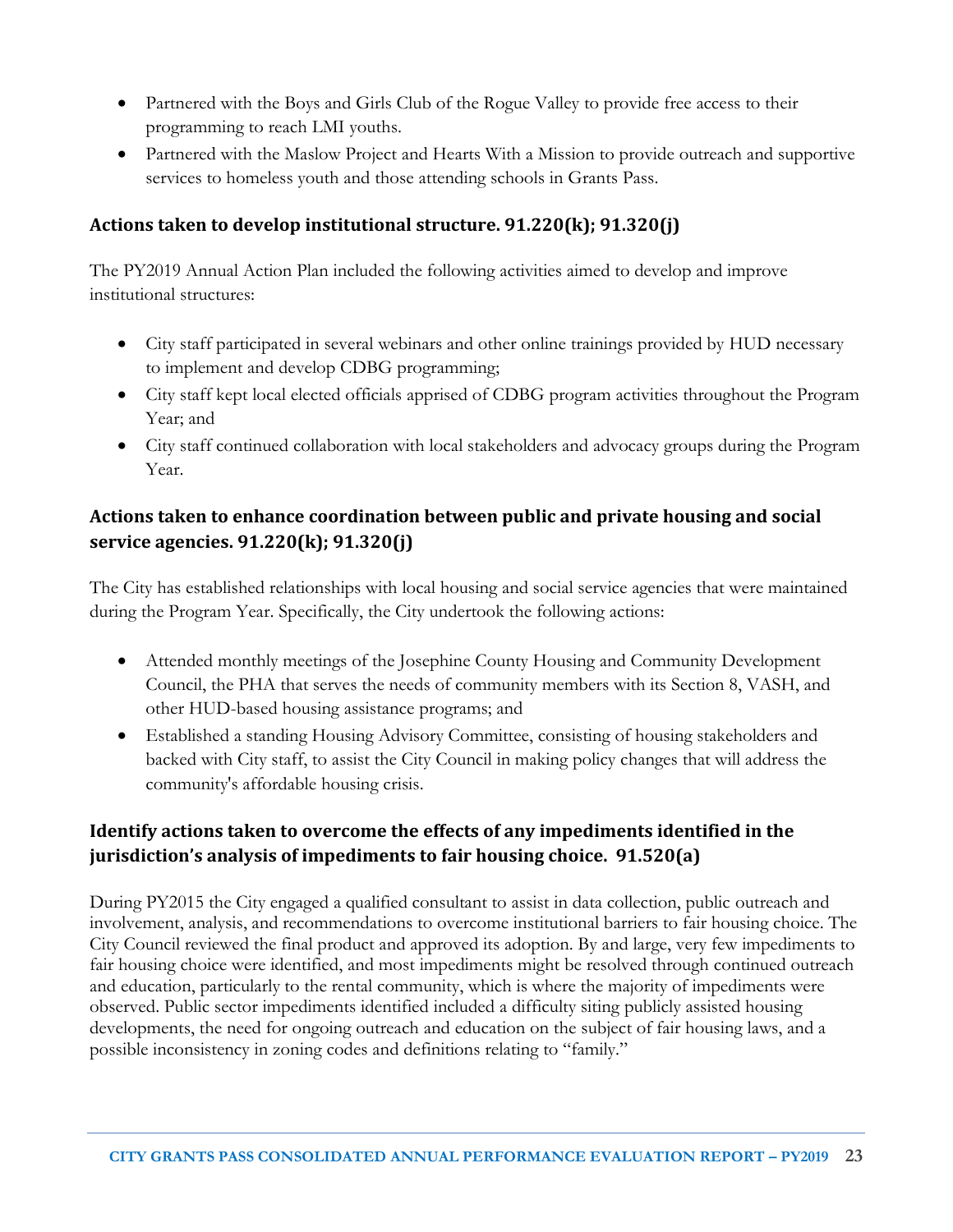During PY2016, the City Council established a Housing Advisory committee, which is engaging the local housing development community, and providing needed educational opportunities that will seek to address the above referenced deficiencies in fair housing.

During PY2017, City staff worked with the Housing Advisory Committee to research possible solutions to housing access and choice. Several recommendations have been brought to the City Council for additional comment and consideration.

During PY2018, City staff continued working with the Housing Advisory Committee on solutions to housing access and choice. City staff also collaborated with other communities in southern Oregon, under guidance from the Fair Housing Council of Oregon, on the identification of fair housing issues that are present in the region.

During PY2019, City staff continued working with the Housing Advisory Committee and working with other communities for solutions to housing issues for the Grants Pass community. This is an ongoing process, and all efforts are being made to address housing problems and eliminating impediments to fair housing choice.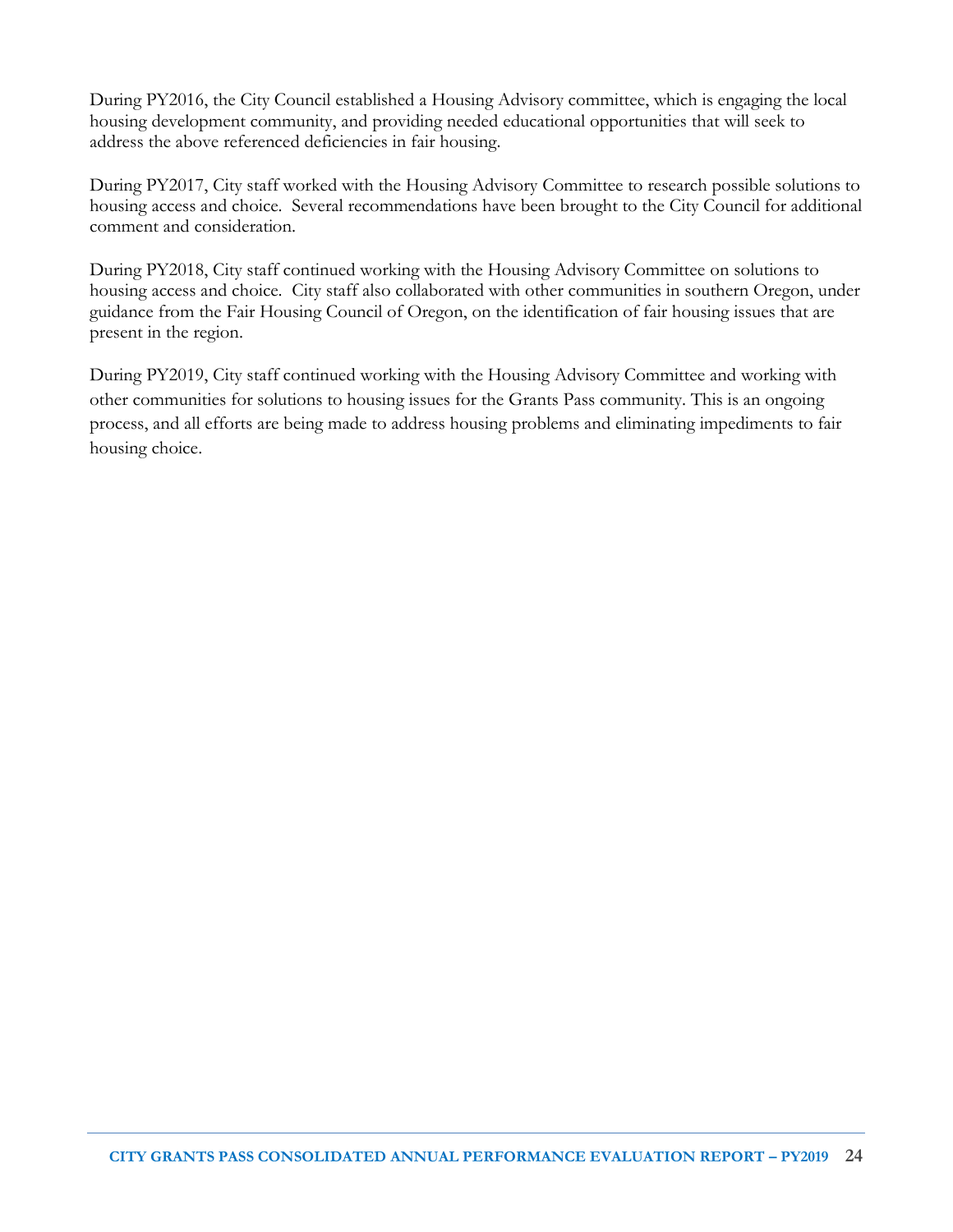### CR-40 – MONTORING 91.220 AND 91.230

### **Describe the standards and procedures used to monitor activities carried out in furtherance of the plan and used to ensure long-term compliance with requirements of the programs involved, including minority business outreach and the comprehensive planning requirements.**

The City, with input from HUD, developed a CDBG grant recipient agreement in accordance with applicable federal requirements for PY2015. This agreement structure set up the programmatic requirements and delivery expectations of the City's block grant program and established a quarterly reporting and reimbursement process that allows City program managers early opportunities to work with grant recipients should programmatic issues occur.

The City incorporated in Section 6 of the City's CDBG Recipient Handbook guidance for overseeing the performance of its CDBG recipients. This includes desk monitoring of files and least once a year, and a more detailed on-site monitoring for selected programs and activities when necessary. Details of how the site visits are conducted and the documentation required are defined in the handbook.

In September 2017, HUD staff conducted an on-site monitoring of City CDBG programs from PYs 2015 and 2016 to determine performance and compliance with applicable federal regulations. HUD staff identified two findings and three concerns, which the City addressed. Additionally, City staff observed proper monitoring techniques that will be utilized while conducting programmatic reviews of CDBG subrecipients.

No minority-owned businesses were identified in PY2019. Recipient agreements require good-faith efforts to provide minority and women-owned businesses an opportunity to participate in the performance of the contract.

### **Citizen Participation Plan 91.105(d); 91.115(d)**

#### **Describe the efforts to provide citizens with reasonable notice and an opportunity to comment on performance reports**.

The City's Citizen Participation Plan requires a 15-day comment period for all yearly CAPERS. Noticing of the draft CAPER public comment period and public hearing before the Council to adopt the CAPER is provided to the local newspaper, The Daily Courier, and noticing runs a 14-day timeframe. A draft of the CAPER is provided at the City's Community Development Department, the local library and on the City's webpage. Copies are available as well. Public comment is also taken during the City Council hearing to adopt the CAPER.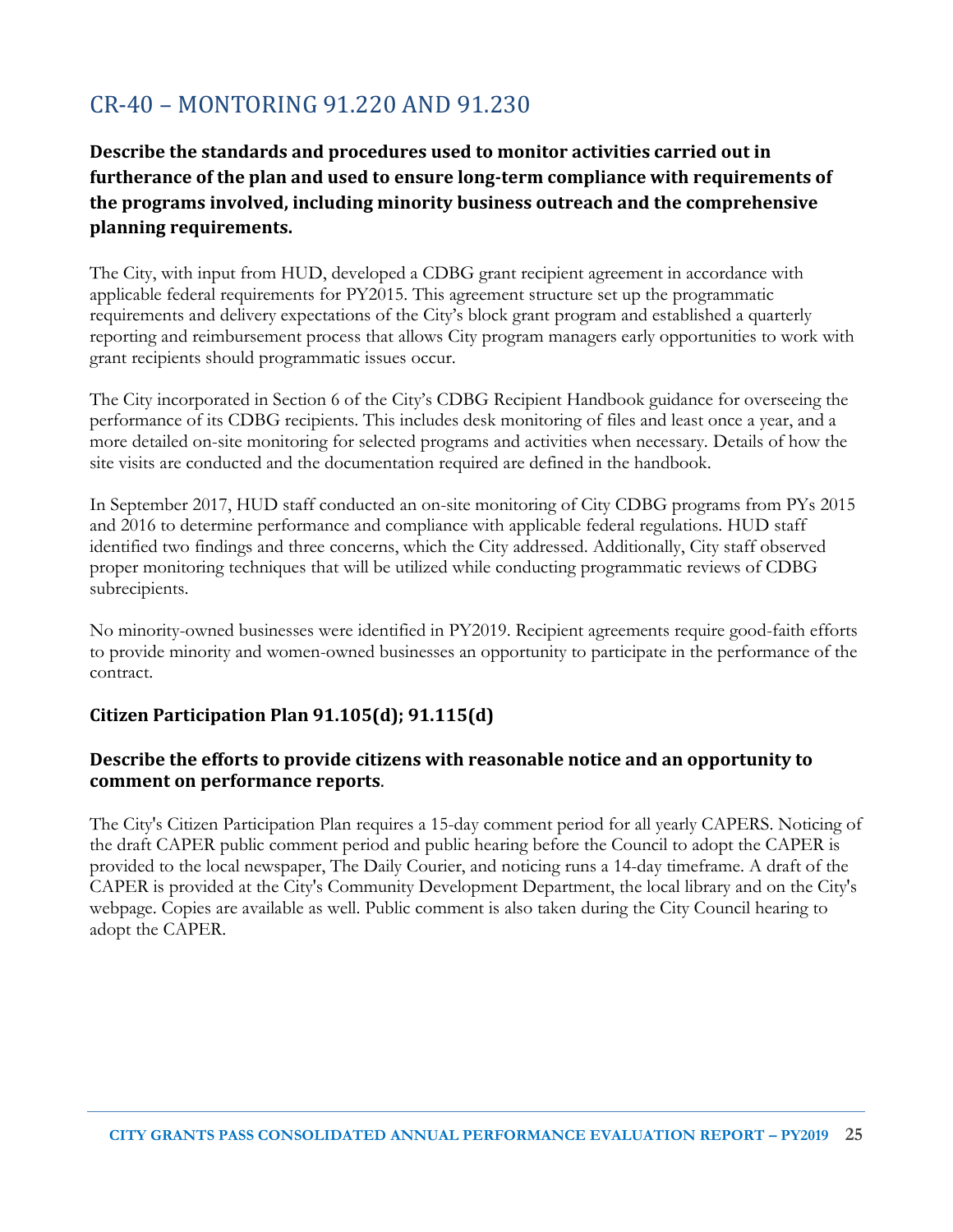# CR-45 – CDBG 91.520(c)

### **Specify the nature of, and reasons for, any changes in the jurisdiction's program objectives and indications of how the jurisdiction would change its programs as a result of its experiences.**

Grants Pass, like many other smaller CDBG grantees, sees the most efficient method of implementing program objectives via programmatic partnerships but is stymied by regulatory caps on the use of CDBG funds for public service activities. Annual CDBG allocations are not large enough to conduct many brickand-mortar projects and, without a community-based development organization active in Grants Pass, use of CDBG funds to develop new units of affordable housing is particularly difficult. Demand for CDBG funds for public service activities, such as emergency housing and homeless support, far outpaces the 15% cap imposed by HUD regulations. The City is working with its community partners to fully understand reasons why resources are being underutilized and what actions the City might take to overcome any obstacles.

At this time, there have not been any substantial changes to the City's program objectives; however, the City is preparing to explore modifying its solicitation process, particularly for construction projects, as part of their Consolidated Planning process. It is hoped that seeking partners with fully ripe development plans will help the City avoid delays in project delivery and result in a timelier expenditure of CDBG funds.

The public services grants for PY2019 were delayed somewhat due to the coronavirus. Closure of businesses and schools stalled usage of the regular annual CDBG funds. Given the City's PY2019 starting in October and ending in September of the following year, the pandemic effects encompassed most of PY2019 and little funds were drawn down in PY2019. The CARES Act infused additional CDBG funds into PY2019 adding to some issues with delivery of all CDBG funds in a timely manner. Due to the pandemic, all partners within the community were tasked with following state safety guidelines and restructuring their programs to operate outside their normal channels. Having experienced this pandemic emergency, the City improved its Citizen Participation Plan to include emergency language for future emergencies. The City is also better prepared to address usage of CDBG funds and implementing such funds should another emergency occur in the future.

#### **Does this Jurisdiction have any open Brownfields Economic Development Initiative (BEDI) grants?**

No

**[BEDI grantees] Describe accomplishments and program outcomes during the last year.**